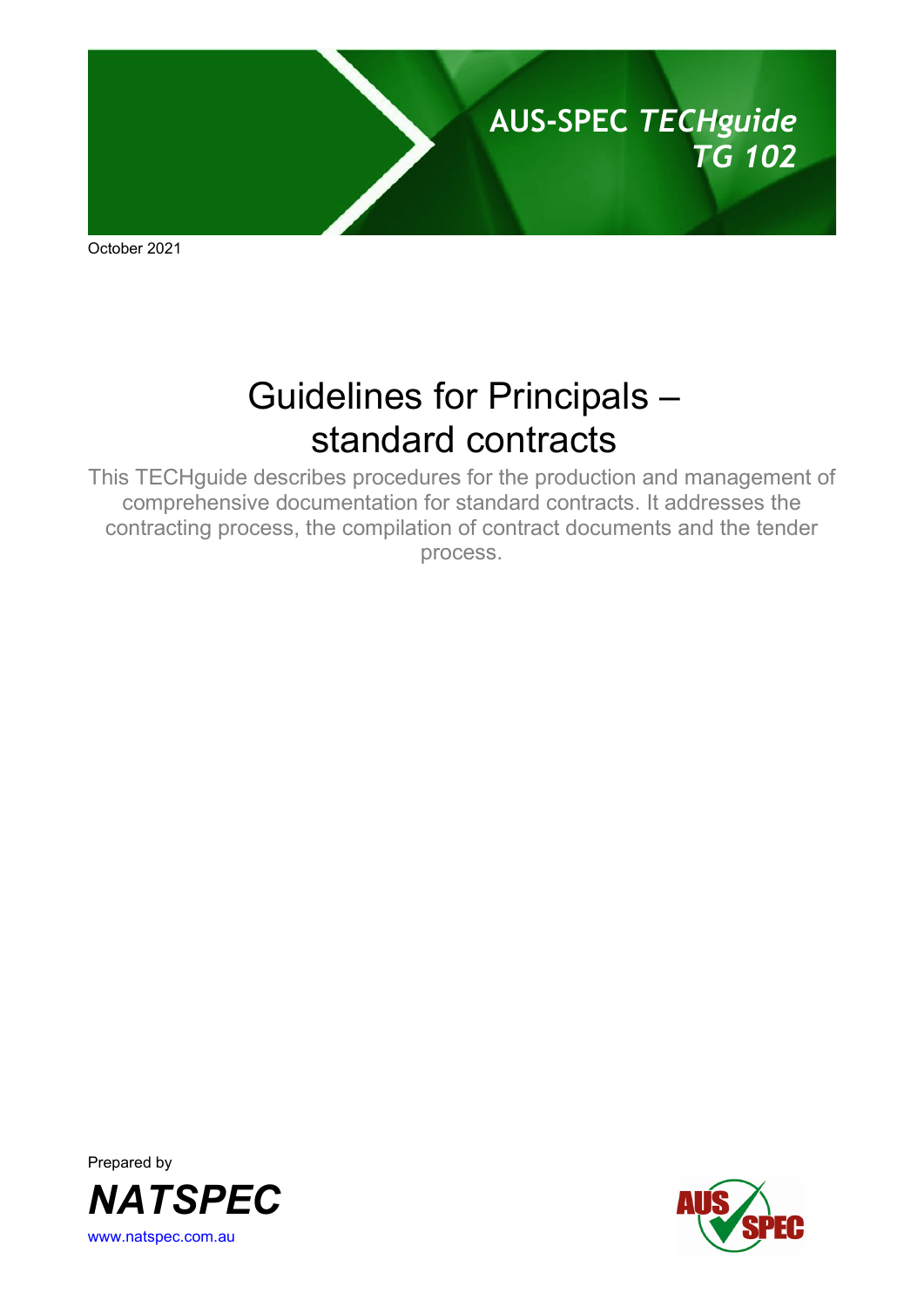| 1            |      |                                                                          |  |
|--------------|------|--------------------------------------------------------------------------|--|
|              | 1.1  |                                                                          |  |
|              | 1.2  |                                                                          |  |
|              | 1.3  |                                                                          |  |
| $\mathbf{2}$ |      |                                                                          |  |
|              | 2.1  |                                                                          |  |
|              | 2.2  |                                                                          |  |
| 3            |      |                                                                          |  |
|              | 3.1  |                                                                          |  |
|              | 3.2  |                                                                          |  |
|              | 3.3  |                                                                          |  |
| 4            |      |                                                                          |  |
| 5            |      |                                                                          |  |
| 6            |      |                                                                          |  |
| 7            |      |                                                                          |  |
|              | 7.1  |                                                                          |  |
|              | 7.2  |                                                                          |  |
|              | 7.3  |                                                                          |  |
|              | 7.4  |                                                                          |  |
|              | 7.5  |                                                                          |  |
|              | 7.6  |                                                                          |  |
|              | 7.7  |                                                                          |  |
|              | 7.8  |                                                                          |  |
|              | 7.9  |                                                                          |  |
|              | 7.10 |                                                                          |  |
|              | 7.11 |                                                                          |  |
| 8            |      |                                                                          |  |
|              | 8.1  |                                                                          |  |
|              | 8.2  |                                                                          |  |
|              | 8.3  |                                                                          |  |
|              | 8.4  |                                                                          |  |
|              | 8.5  |                                                                          |  |
|              | 8.6  |                                                                          |  |
| 9            |      |                                                                          |  |
|              | 9.1  |                                                                          |  |
|              | 9.2  |                                                                          |  |
|              | 9.3  |                                                                          |  |
|              | 9.4  | Annexure D - Tender preparation Checklist and advertising (PREPCHECK) 27 |  |
|              | 9.5  |                                                                          |  |
|              | 9.6  |                                                                          |  |
|              | 9.7  |                                                                          |  |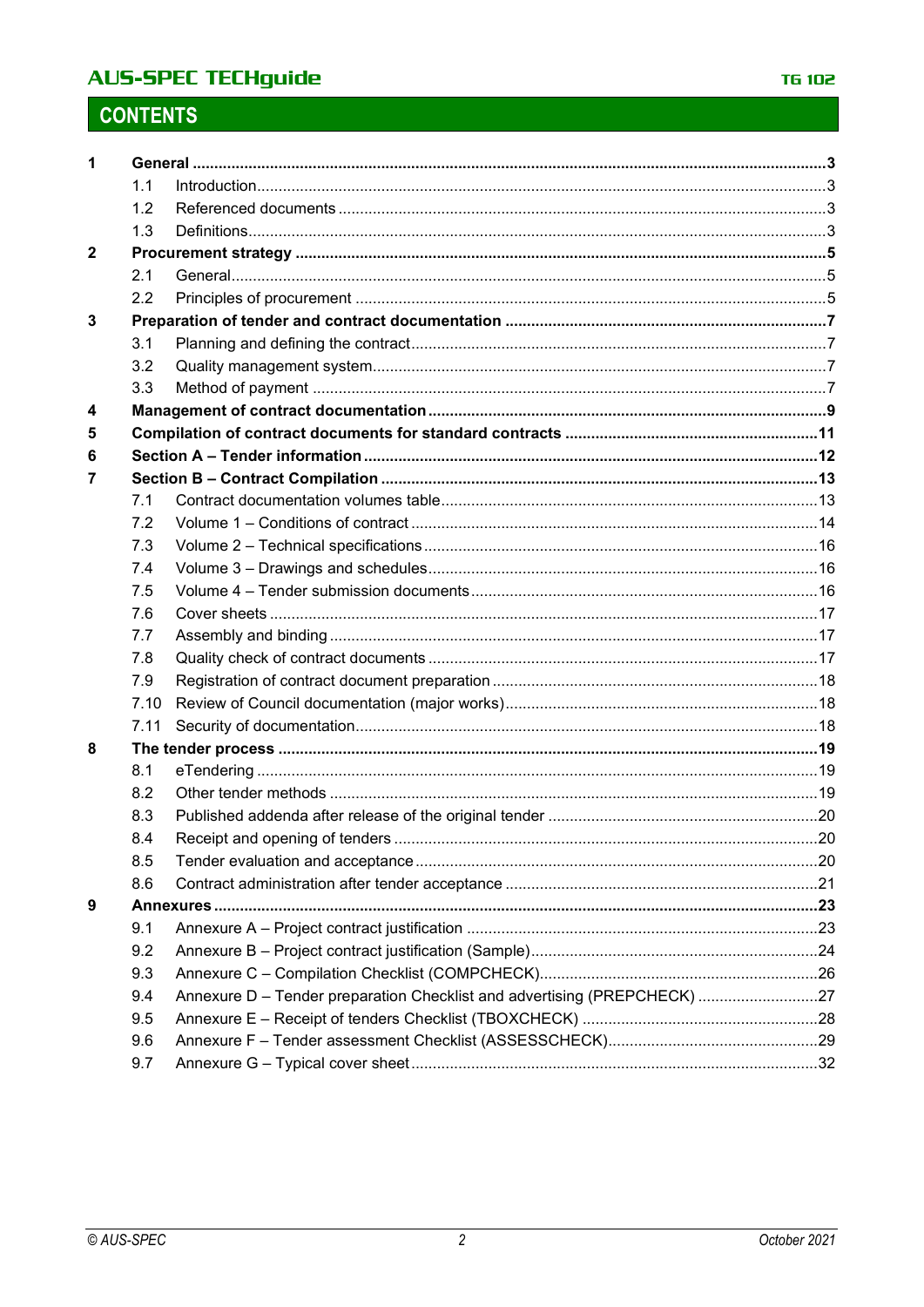### **1 GENERAL**

### **1.1 Introduction**

This TECHguide addresses the preparation and management of comprehensive tender and contract documentation for standard contracts. Procedures and checklists are included for preparing quality, concise and consistent tendering and contract documentation using the AUS-SPEC contract document system. Australian and other national standards are incorporated by reference. Local, statutory and regulatory requirements and project specific requirements also will need consideration.

The AUS-SPEC TECHguides provide an overview of the AUS-SPEC contract document system to assist users to manage each stage of the contract cycle:

- Project initiation.
- Project delivery.
- Compilation of contract documents.
- Contract management and contract administration.
- Operation; maintenance and asset management.

See NATSPEC GEN 019 for a summary of using AUS-SPEC for contract documentation. Refer to NATSPEC TECHnote GEN 005 *Specifications* for an overview of the importance, roles and forms of specifications and *TECHnote GEN 029 Design and specifications guidance in NATSPEC*.

### **1.2 Referenced documents**

The following documents are referred to in this guide:

#### **TECHguide**

*AUS-SPEC TG 104 Guidelines for Principals – sample documents*

#### **Worksections**

The following worksections are referred to in this guide by reference:

*0120 Pre-tendering contract preparation*

*0122 Information for tenderers*

*0123 Conditions of tendering*

*0124 Tender submission documents*

*0125 Standard contract checklists*

*0136 General requirements (Construction)*

*0147 Conditions of contract*

*0152 Schedule of rates (Construction)*

*0161 Quality management (Construction)*

### **Australian standards**

| General conditions of contract for the supply of equipment without installation |
|---------------------------------------------------------------------------------|
|                                                                                 |
|                                                                                 |
|                                                                                 |
|                                                                                 |
|                                                                                 |
|                                                                                 |
|                                                                                 |
|                                                                                 |
|                                                                                 |
|                                                                                 |
|                                                                                 |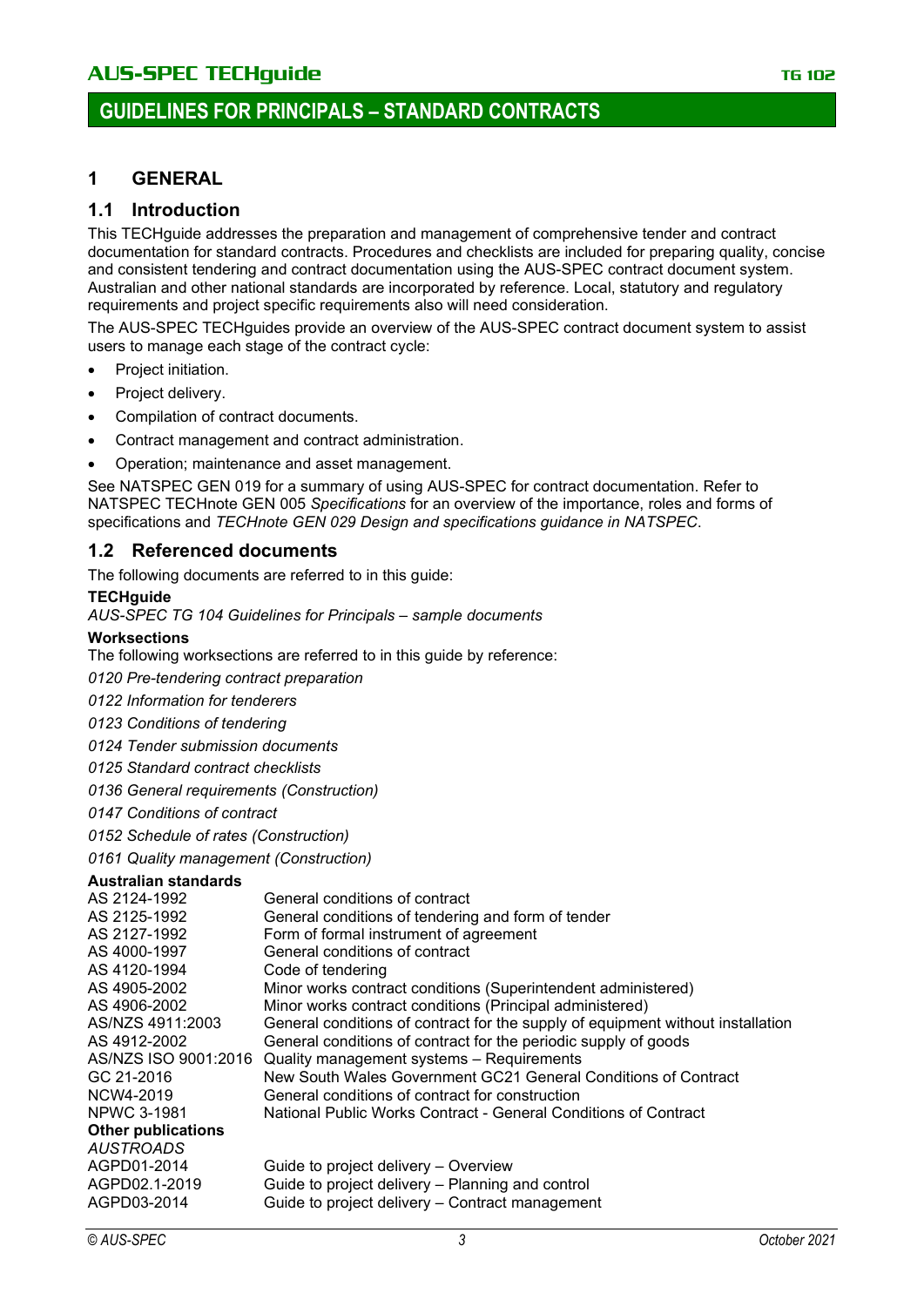## **GUIDELINES FOR PRINCIPALS – STANDARD CONTRACTS**

AP-G92-2014 Building and construction procurement guide – Principles and options AP-C96-2019 National prequalification system for Civil (Road and Bridge) Construction Contracts *IPWEA* 

### IIMM-2020 International Infrastructure m Management m Manual. 6th edition *NATSPEC*

| NATSPEC TR 06   | Procurement: Past and present                     |
|-----------------|---------------------------------------------------|
| NATSPEC GEN 05  | <b>Specifications</b>                             |
| NATSPEC GEN 019 | Using AUS-SPEC for contract documentation         |
| NATSPEC GEN 022 | Using AUS-SPEC for asset delivery                 |
| NATSPEC GEN 029 | Design and specification guidance text in NATSPEC |

### **1.3 Definitions**

### **Project delivery**

The process by which the aim or goal of an infrastructure project is achieved. It includes all the activities required to complete the project.

### **Tendering**

A formal process for seeking offers for the supply of goods or services and the disposal of property. It includes an invitation, offers made and offers considered according to a set of pre-determined assessment criteria.

### **Value for money**

It is a concept that allows the relative benefits of different procurement options for goods and services to be measured by taking into account all the costs incurred including installation, training, maintenance and disposal costs. It is also referred to as whole-of-life costing.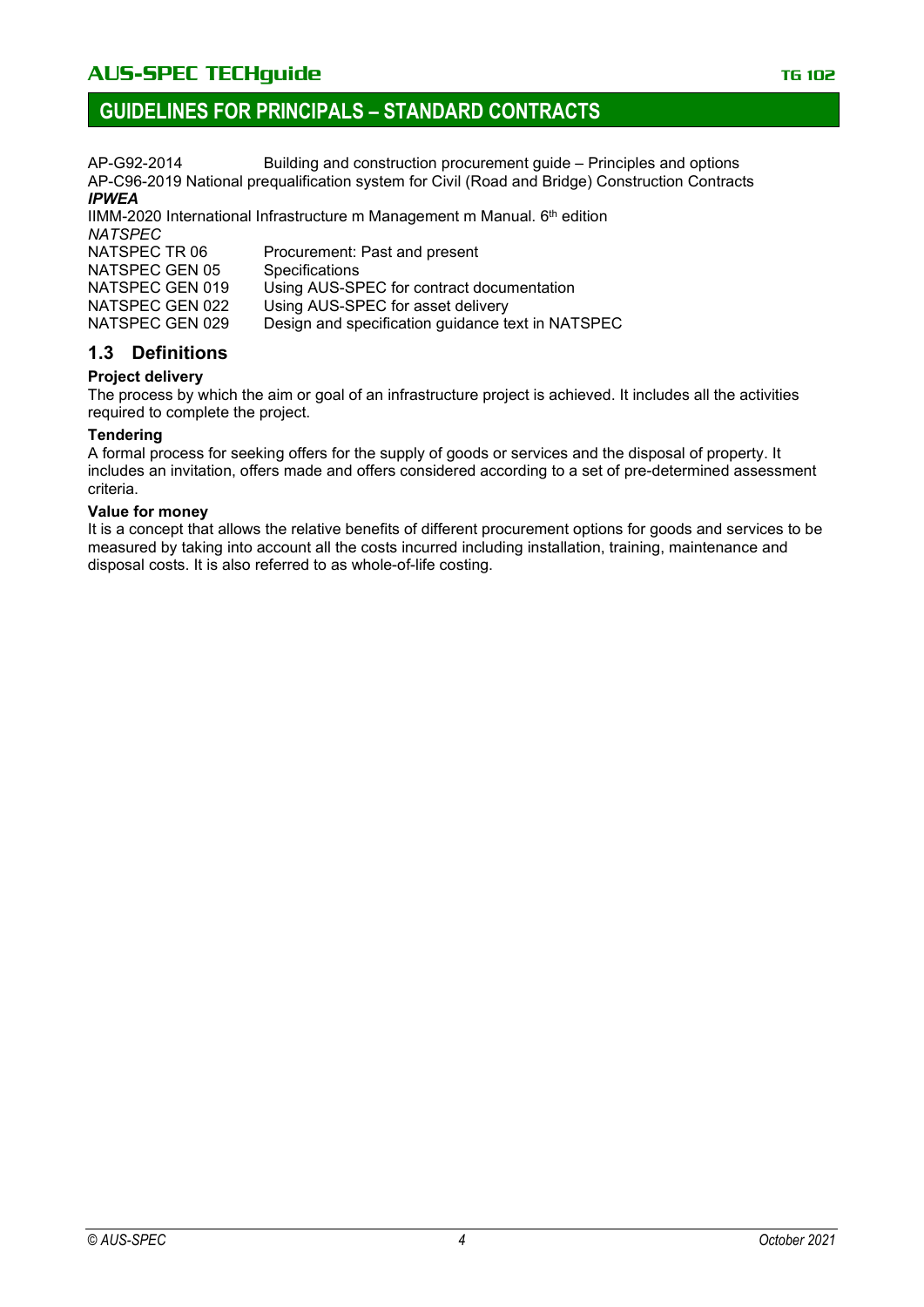## **2 PROCUREMENT STRATEGY**

### **2.1 General**

A project has the following stages:

- Project initiation.
- Project delivery.
- Operation and asset management.

Project delivery includes project planning, project brief, governance*,* project delivery plan and delivery, project management, environmental assessment, design and construction. Refer to Austroads AP-G92 for guidance on developing procurement strategies, AGPD01 for an overview of project delivery frameworks and AGPD02 for a project delivery model that sets out the project management processes required to take a project through the delivery phase.

Every Council across Australia uses contracts for ongoing supply and services relating to Council's operations, as well as for community services, construction, maintenance and operations. Services can be:

- Building and construction services: These services may involve major works procurement, (e.g. construction of an aquatic centre) or minor works procurement (e.g. construction of a road, repairing a footpath or resurfacing a car park).
- Supply services: These services can be supply of equipment or material.
- Period supply and services: These services can be construction or non-construction services based on a certain period. (e.g. linemarking of roads, security surveillance, bituminous surfacing or weed treatment).
- Consultancy services.
- Procurement systems used for capital works projects include:
- Traditional (separated) e.g. In-house; Design only and Construct only.
- Design and construct (integrated) e.g. Design; Novate and construct; Design, construct and maintain.
- Management (packaged) e.g. Design and build; Design, build and operate.
- Collaborative (relational) e.g. Alliance; Public Private Partnership. (Not covered by AUS-SPEC).
- NATSPEC TR 06 provides more information on the major procurement systems used in the construction industry.

Each procurement system involves choosing a management system and a contract system. Select the most appropriate procurement strategy to:

- Align with the key objectives and constraints of the project.
- Deal with the identified risks.
- Suit the level of complexity of the project.

Prepare clearly written and unambiguous specifications, so that prospective suppliers/contractors can offer to provide the goods, services, or works as requested by the Councils.

Manage and carry out all services in conformance with an approved contract management system which integrates all the tasks and activities required to carry out the services in a safe and effective manner. Develop and implement an integrated system which will define the management of the contract and assure all the obligations under the contract are met.

### **2.2 Principles of procurement**

The basic principles applied to all procurement, irrespective of the value and complexity of procurement, include the following:

- Value for money.
- Open and fair competition.
- Accountability.
- Risk management.
- Probity.
- Ethics.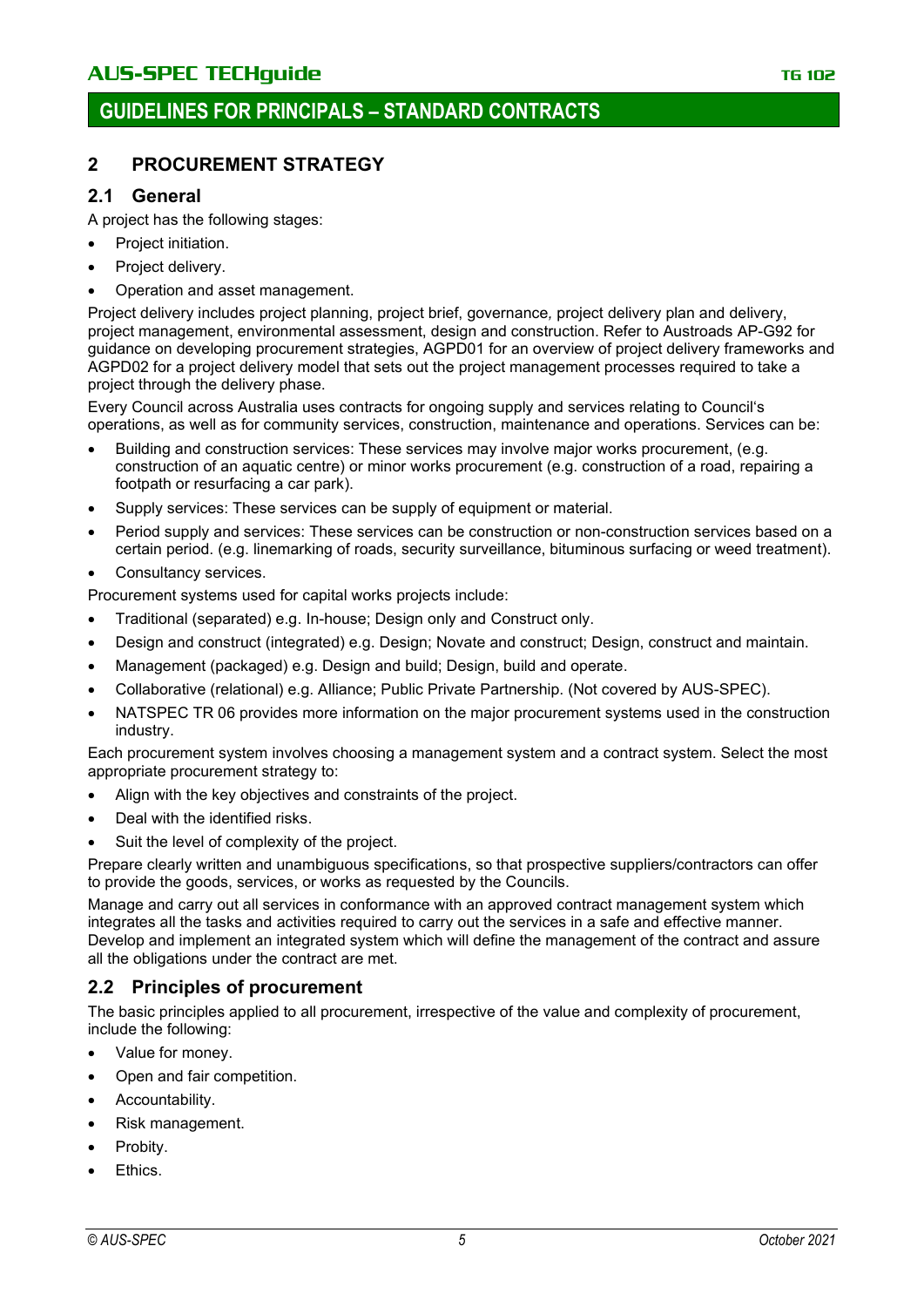## **GUIDELINES FOR PRINCIPALS – STANDARD CONTRACTS**

#### **Value for money**

Aim for the optimum quality and value for the price paid for works/services that meet the Councils criteria and cost constraints.

#### **Open and fair competition**

Treat all prospective tenderers fairly in an open and transparent manner with same access to information of the proposed procurement.

#### **Accountability**

Establish a robust procurement framework and process. Clearly assign responsibilities and accountability to the appropriate personnel within the Council.

#### **Risk management**

Develop appropriate strategies to manage risk depending on the size and complexity of the project. Risk management includes:

- Risk identification.
- Risk analysis.
- Risk evaluation.
- Risk treatment: Develop containment strategies to mitigate loss/liability and incorporate contingency planning to respond to risk that might emerge.

Provide simple and concise documents for contracts involving low risk of default or low risk of quality in goods or services.

Provide formally structured and comprehensive documents to reduce the risk of unsatisfactory performance. The risk of consequential damages can be very significant if poor contract delivery puts the public at risk of injury in public buildings or sports facilities.

#### **Probity**

Each state or territory has standards of behaviour and ethical principles for tendering and contracts that need to be followed. The Principal has probity obligations during the tendering and subsequent contracting process.

Address the following:

- Transparency of the process.
- Dealing with conflicts of interest.
- Accountability.
- Obtaining value.
- Evaluating performance.

It is recommended that the Principal complete the – **PROJECT CONTRACT JUSTIFICATION** provided in **Annexure A** prior to the commencement of the tendering process. This form can be used for reference purposes throughout the duration of the contract.

### **Ethics**

Address these key ethical issues in the tender process:

- All aspects of the tender process must be conducted with honesty and fairness.
- Parties must conform to all legal obligations.
- Parties must not seek or submit tenders without a commitment to proceed and an identified funding provision.
- Parties must not engage in any practice which gives one party an advantage over another.
- Conditions of tendering must be the same for each tenderer on any particular project.
- Principals must clearly specify their requirements in the tender documents and indicate criteria for evaluation.
- Evaluation of tenders must be based on the conditions of tendering and selection criteria defined in the tender documents.
- The confidentiality of all information provided in the course of tendering must be preserved.
- Any party with a conflict of interest must declare that interest as soon as the conflict is known to that party.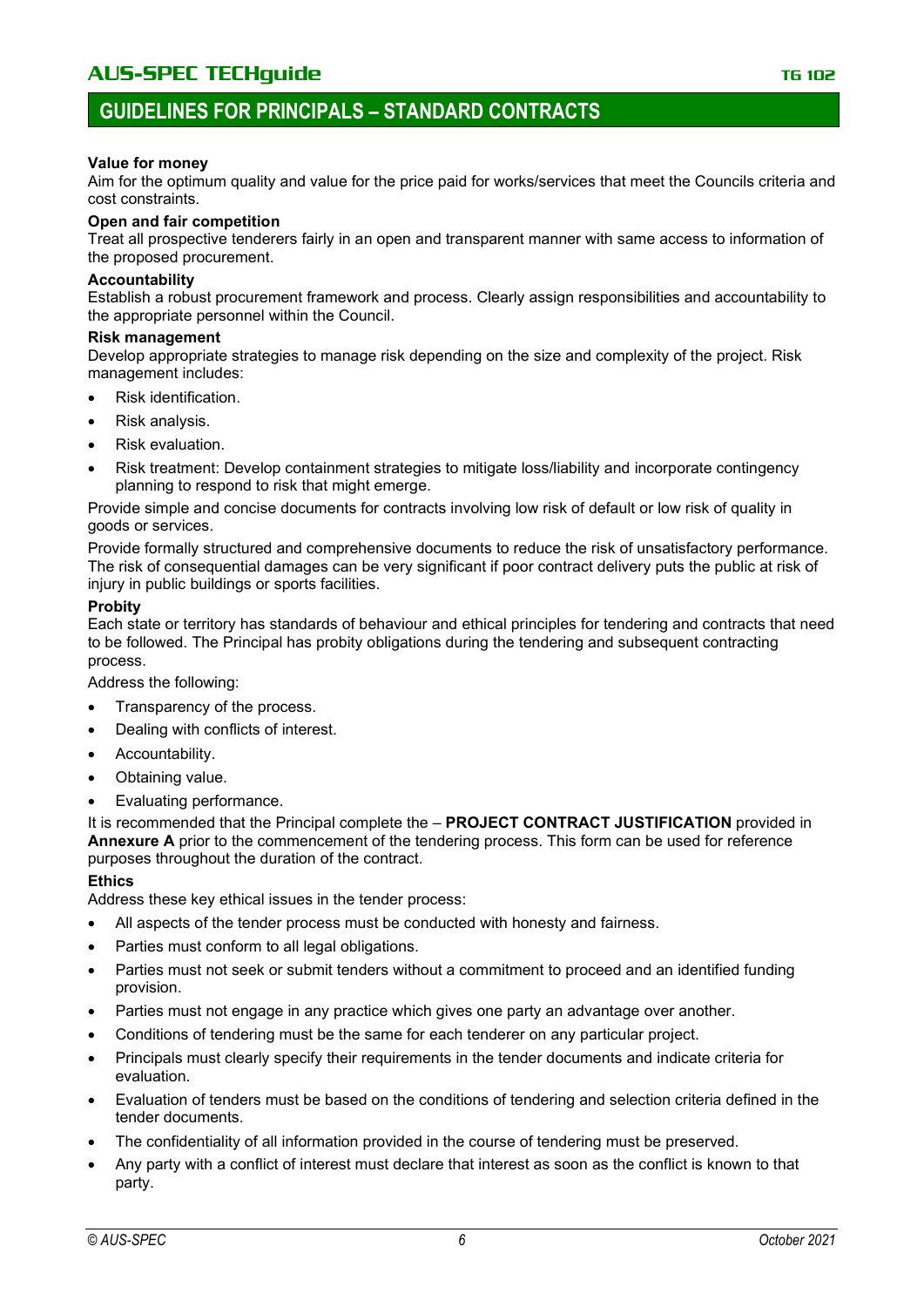## **3 PREPARATION OF TENDER AND CONTRACT DOCUMENTATION**

### **3.1 Planning and defining the contract**

Before compiling the various worksections into the Technical Specifications, identify the following Contract requirements for the project:

- Conditions of tendering: For tender documentation only.
- Conditions of Contract: General conditions, Annexures and Special conditions of contract.
- Quality management system: Quality Assured or Integrated Management.
- Method of payment: Schedule of Rates or Lump Sum or a combination of both.

### **3.2 Quality management system**

### **Quality assured system**

A quality assured contract requires the implementation of all the planned activities within a

Contractor's/Supplier's Quality management system which is required to conform to AS/NZS ISO 9001. The Contractor is required to submit a project specific Quality plan. Particular documentation is required from the Contractor during the tender process, with the remaining information generally required within 21 days of the date of tender acceptance.

Relevant worksection – Design: *0010 Quality requirements for design.*

Relevant worksection – Construction: *0161 Quality management (Construction).*

### **Integrated Management system**

An Integrated management contract requires the implementation of a Project management plan to make sure WHS, environmental and quality control applies to all work under the contract, both on-site and off-site.

Typically control testing and surveys are arranged by the Contractor and the results are submitted to the Superintendent to demonstrate conformance to the requirements of the worksections. The cost of control testing as documented is met by the Contractor.

Relevant worksections: *0161 Quality management (Construction)* and *0167 Integrated management.*

## **3.3 Method of payment**

### **Schedule of Rates**

A Schedule of Rates is applicable if individual activities in the work are well defined but the extent of work required may vary in quantity and/or time. Examples include bituminous sprayed sealing, pavement patching and landfill waste services. The Schedule of Rates can have provisional quantities where the accuracy is less certain.

All AUS-SPEC construction worksections are suitable for direct application to a Schedule of Rates Contract. **Pay items** are listed in the **ANNEXURES** of each worksection.

Delete **Pay items** that are not required for the project from the Schedule of Rates.

Provide estimated quantities for **Pay items** within a range of ± 20%. Nominate specific prime cost items where this level of accepted accuracy is not available.

Each tender submission includes a Schedule of Rates completed with unit rates for the estimated quantities. These rates and quantities are used to produce the tender price.

### **Lump Sum**

A Lump Sum Contract is applicable if the work is well defined and significant variations in either quantities or the nature of the work are unlikely to occur. Examples include road and recreational facilities construction. The Contractor is responsible for the following:

- Completing the works as documented for a total Contract Lump Sum price.
- The accuracy of the quantities involved in the works.

Each tender submission includes a priced Bill of quantities consisting of a price break-down for each significant item of work. This is used to assess the Tenderer's understanding of the works, as a guide for progress payments and the evaluation of variations.

Amend *0123 Conditions of tendering* to advise tenderers to ignore any restriction on the use of Lump Sums and clarify the context for any references to Schedule of Rates, scheduled rate or deductions. Include the following text in the Technical specification for construction for Lump Sum Contracts.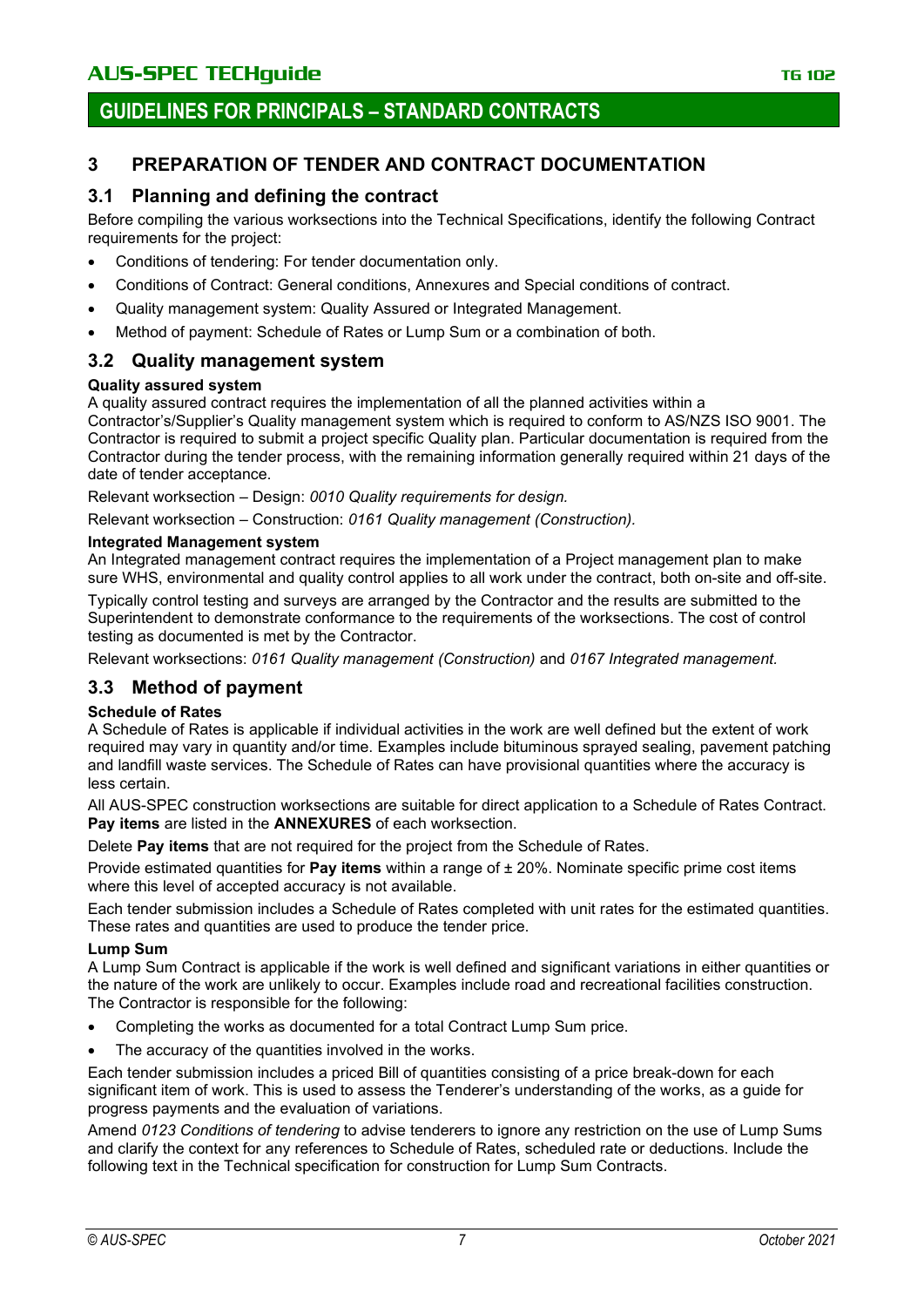## **GUIDELINES FOR PRINCIPALS – STANDARD CONTRACTS**

• *This Contract is a Lump Sum Contract. Scheduled rates and Pay items mean components of the Lump Sum price. If a worksection allows for recognition of a deduction in payment, apply the percentage deduction to the cited Pay item component of the Lump Sum.*

For a Lump Sum Contract, it is recommended that **Pay items** are included in the in the **ANNEXURES** - **Pay items** of each worksection with the following text:

• *The Pay items listed in this worksection have no direct relevance to this Lump Sum Contract, except for the purpose of evaluating the quantum of progress payments and variations when the Pay items are included in the Bill of quantities. Additionally, the Pay items included below and in the Bill of quantities constitute a basis for the calculation of deductions when applicable.*

#### **Combination of Lump Sum and Schedule of Rates**

A contract which combines Lump Sum and Schedule of Rates is applicable if part of the work is well defined and unlikely to vary in either the quantity or nature of the work. It may also be applicable to contracts containing separable portions. Example is a maintenance contract where establishment and management costs are annual Lump Sum and actual maintenance work is based on a Schedule of Rates.

### **Combination of Lump Sum, Schedule of Rates and Daywork rates**

This is a variation to the above and is applicable if significantly different amounts of work may be required than indicated in the Schedule of Rates or if there are item(s) that cannot be forecast at the time of compiling the Schedule of Rates.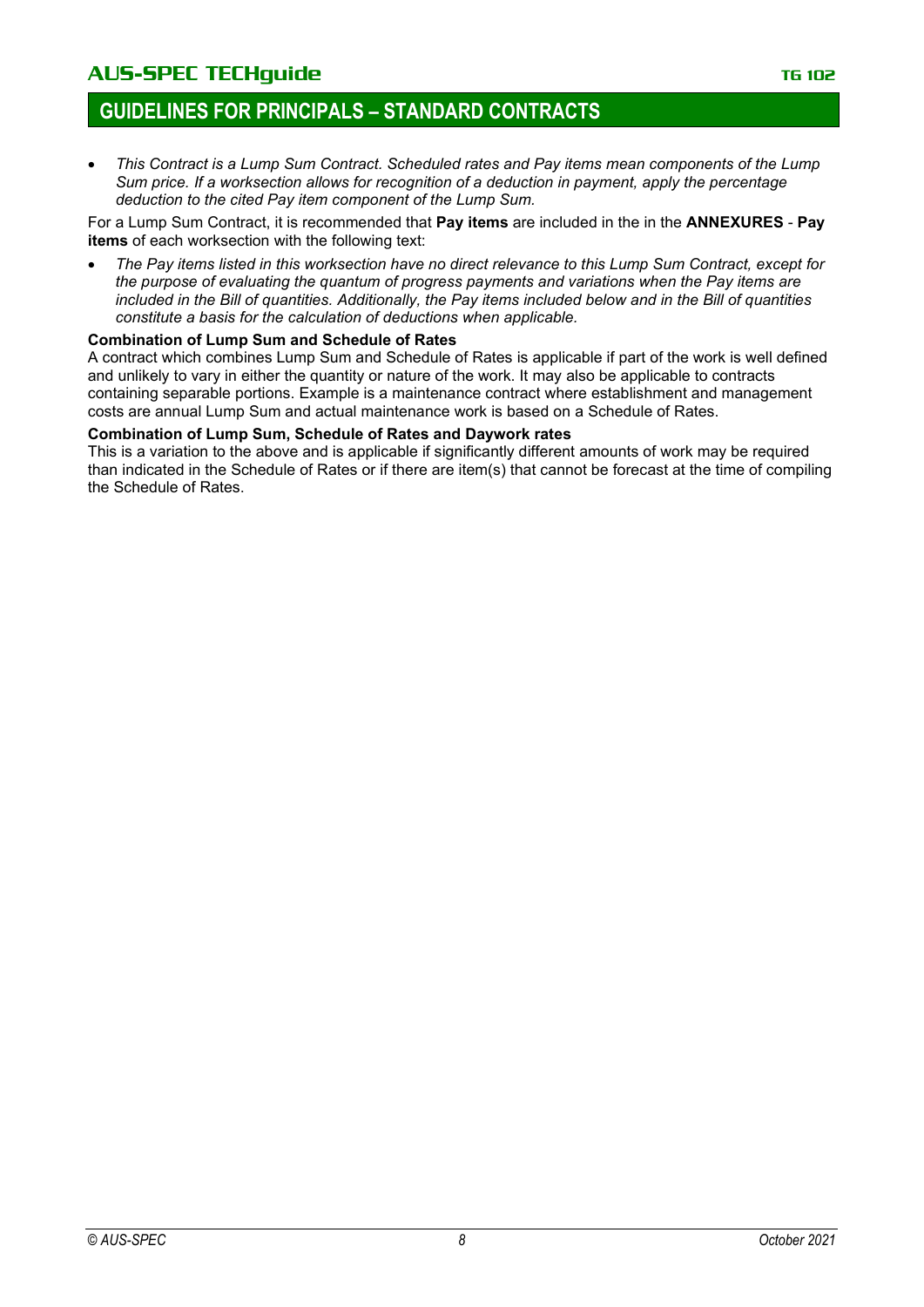## AUS-SPEC TECHguide **TECHGUIDE TECHGUIDE TELESCOPE CONTRACTE** TELES

## **GUIDELINES FOR PRINCIPALS – STANDARD CONTRACTS**

## **4 MANAGEMENT OF CONTRACT DOCUMENTATION**

Provide a management procedure that ensures the compilation of contract documents is effective and efficient, and adequate to realise the commissioned Works in relation to an assigned timeframe and budget whether undertaken in-house or by use of consultant services. Assign the responsibility for supervision of conformance with an appropriate contracts policy across all contracts.

#### **Responsibilities table**

| <b>Title</b>                                             | <b>Responsible to</b> | <b>Responsible for</b>                                                                                                                                                                                                                                                                                                                                                                                                                                                                                                      |
|----------------------------------------------------------|-----------------------|-----------------------------------------------------------------------------------------------------------------------------------------------------------------------------------------------------------------------------------------------------------------------------------------------------------------------------------------------------------------------------------------------------------------------------------------------------------------------------------------------------------------------------|
| Director of Technical General Manager<br><b>Services</b> |                       | • Procurement of effective infrastructure                                                                                                                                                                                                                                                                                                                                                                                                                                                                                   |
| Manager - Contracts Director of                          | Technical<br>Services | • Management of Council's infrastructure in conformance with standards and provided<br>program.<br>• Supervision of consistency across all Council contracts.<br>• Security of all copies of the contract documents.<br>• Avoidance of information release in advance of formal release of Tender documents.<br>• Securing of electronic copy of all documentation to Council's archiving policy.<br>• Certification of conformance with Contract documentation compilation procedures policy<br>as independently verified. |
| Design Manager                                           | Manager-<br>Contracts | • Production of design drawings which are appropriate for construction, complementing the<br>specification and in conformance with the requirements and standards of the Director of<br>Technical Services.<br>• Calculation of quantities in the specified activities for inclusion in the Schedule of Rates<br>or Bill of quantities dependent on the contract method of payment.                                                                                                                                         |
| Project specifier                                        |                       | • Production of appropriate specification documentation complementing the design<br>drawings and conforming to the requirements and standards of the Council.                                                                                                                                                                                                                                                                                                                                                               |

The Management Titles included above may vary from Council to Council due to differing management structures, however, there will generally be professional officers in each Council with one or more of the assigned responsibilities described above.

The above assigned responsibilities are described for a roadworks contract. Equivalent officers and/or managers of Council, dealing with Contracts for other Council activities (e.g. Library Services, Information Technology Services), will be recognised with equivalent responsibilities.

The **Typical flow diagram – contract documentation for roadworks** shows the sequence of activities and personnel involvement required for the full contract document compilation and the point of incorporation in Volumes 1 to 4. Identify personnel responsible for each process.

If a business unit or like entity of Council may tender for the works, isolate all personnel associated with that entity from the document preparation and approval processes, maintain confidentiality and avoid early notice of contract information to any tenderer.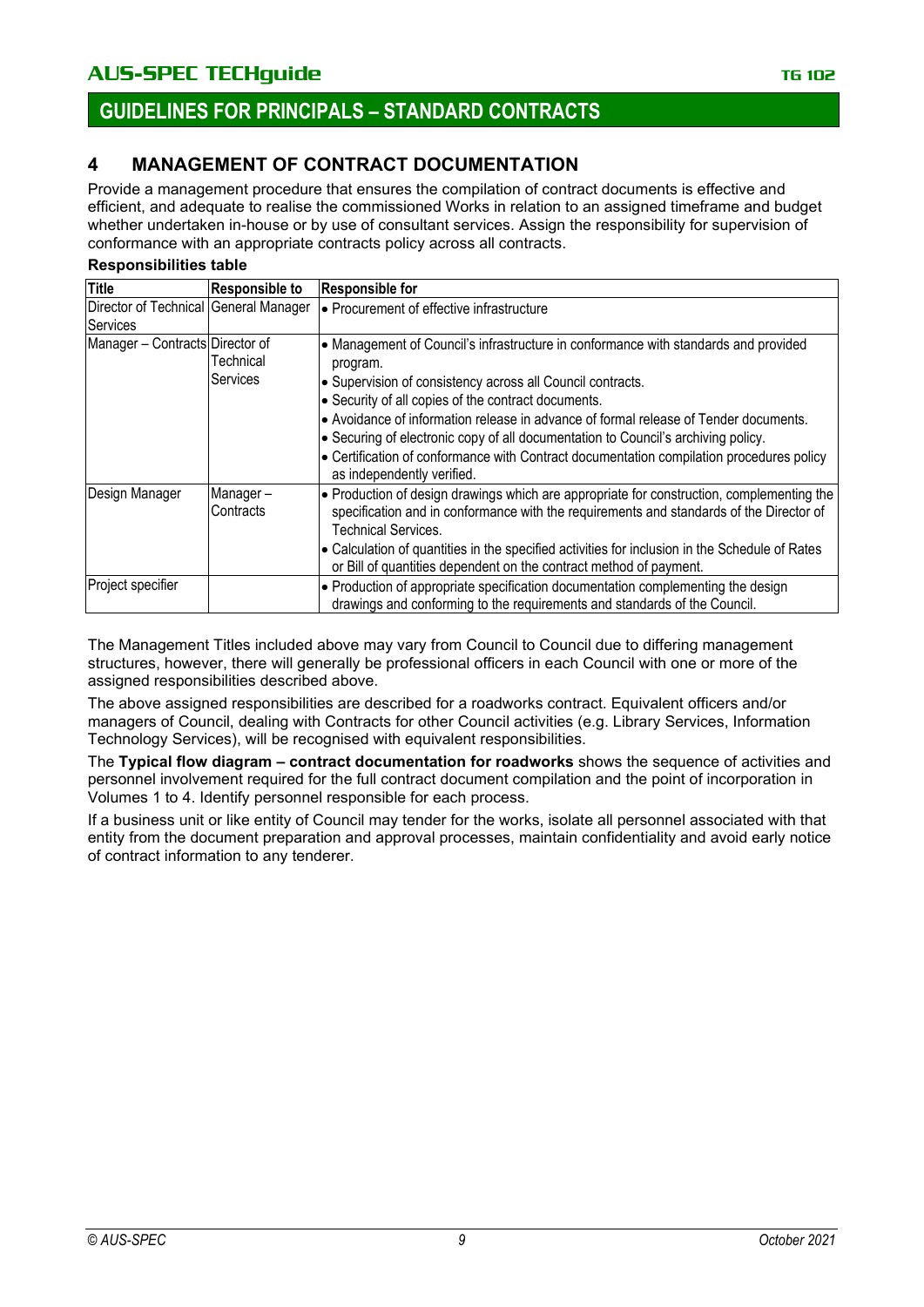**Typical flow diagram—contract documentation for roadworks**

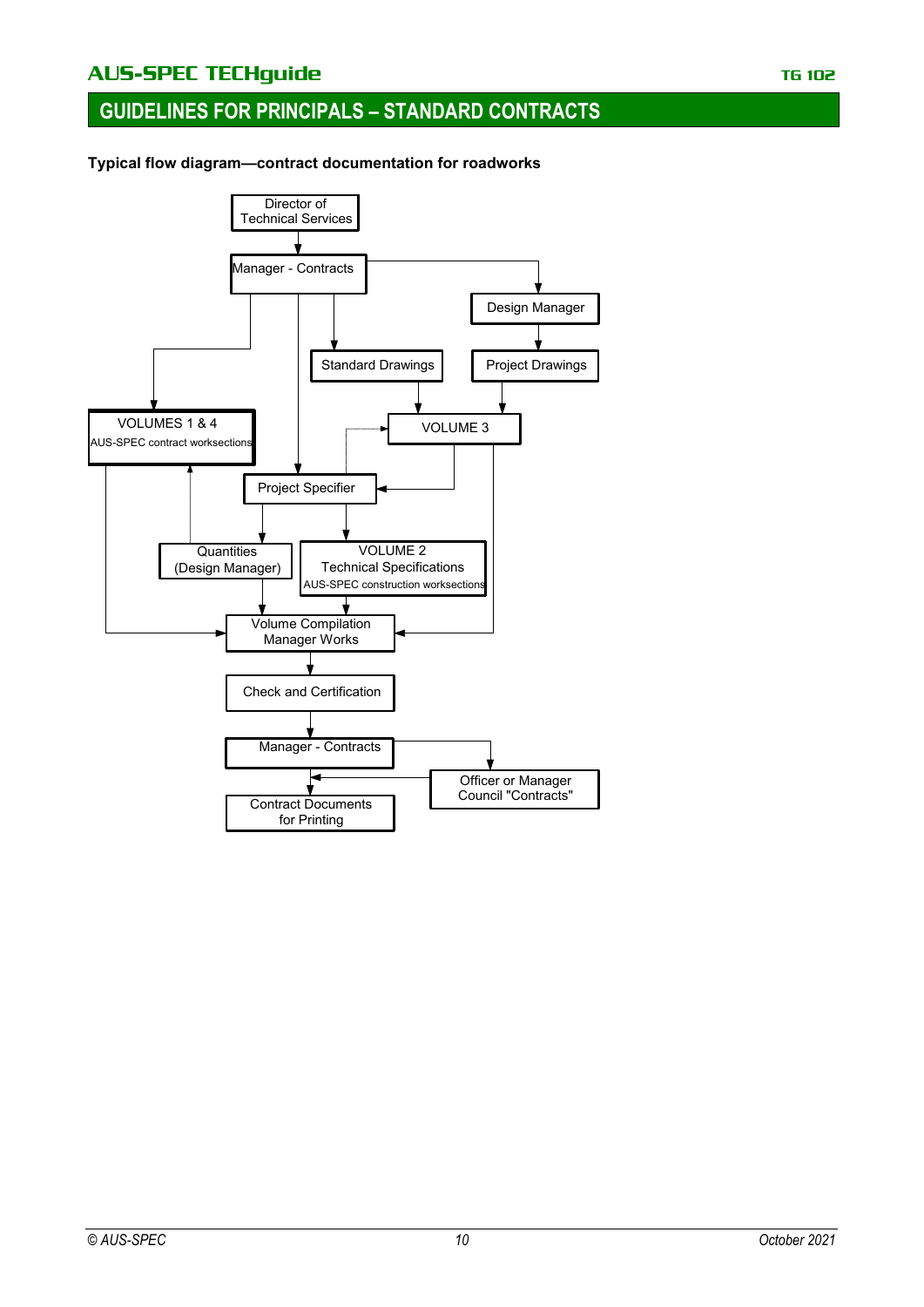### **5 COMPILATION OF CONTRACT DOCUMENTS FOR STANDARD CONTRACTS**

Standard contracts documentation is in two sections:

- **Section A – Tender documents**: Assemble *0122 Information for tenderers and 0123 Conditions of tendering* separately.
- Section B Contract documents: Assemble contract documentation in 4 volumes as noted in the **Contract documentation volumes table**.

Refer to the [National Worksection Matrix](http://www.natspec.com.au/Documents/National%20worksection%20matrix.pdf) for the following:

- Tendering and contracts: See workgroup 01 *GENERAL.*
- Technical specifications of Site, Urban and open spaces, Buildings, Road reserve and Public utilities: See Workgroups (02 to 13).

Responsibility: Make sure the documents are free of discrepancies and omissions.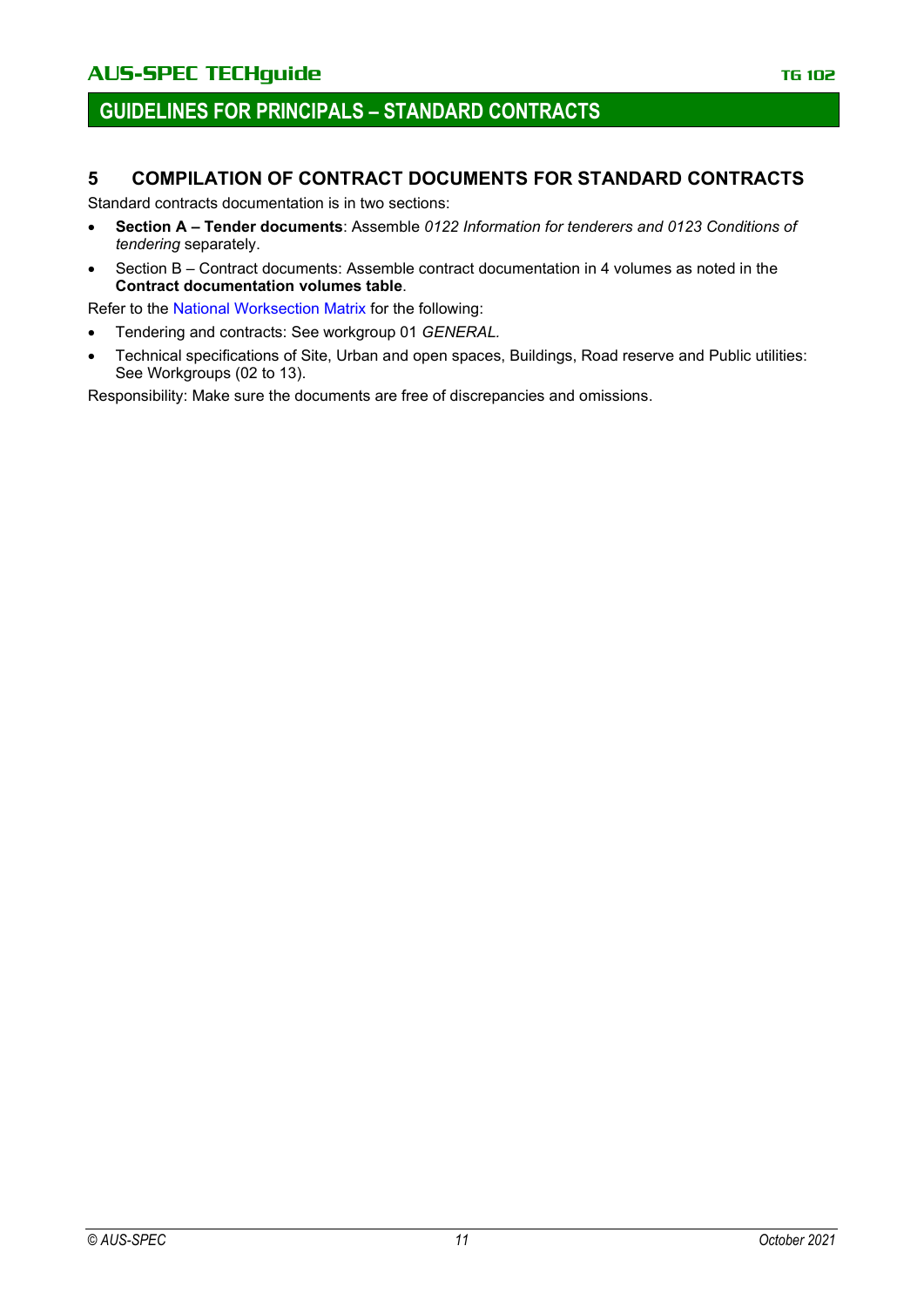## **6 SECTION A – TENDER INFORMATION**

The following section applies to traditional paper-based methods of tendering. Similar principles apply for eTendering, but production techniques are adapted to suit the digital means of distribution. Detailed guidance, and in some instances, purpose-made software is provided by the developers and administrators of the eTendering system to assist users. See **eTendering**.

### **0120 Pre-tendering contract preparation**

Refer to *0120 Pre-tendering contract preparation* which provides a framework for the development of request for tender documents based on AUS-SPEC worksections. It includes a cover page and sets out the documents required for Part A Tender information and Part B Contract documentation volumes.

*AUS-SPEC TG 104* includes sample contracts and provides guidance for completing the tender documentation in the following worksections.

### **0122 Information for tenderers**

Provide a brief project description consistent with the complete scope and description of the works given in the Technical specifications. Provide all relevant information for evaluating the requirements and risks in the project.

*0122 Information for tenderers* is a separate introductory document to enable prospective tenderers to determine whether the scope and type of works in the proposed contract is within their capability.

### **0123 Conditions of tendering**

Complete *0123 Conditions of tendering* worksection to align with *0122 Information for tenderers* including:

- Tendering method to AS 4120 or the code of tendering for the construction industry in the relevant State or Territory.
- Prequalification requirements.
- Site inspection and briefing meeting.
- Closing date and place for tender lodgement.
- Councils contact person for enquiries.

Austroads research report AP -C96 *National prequalification system for civil (road and bridge) construction contracts* introduces a uniform set of road and bridge construction prequalification categories along with a set of financial levels. This will assist in providing greater certainty and consistency for the civil construction industry.

Alternatively, refer to AGPD03 Appendix A for the standard arrangement of tender information documents for major contracts.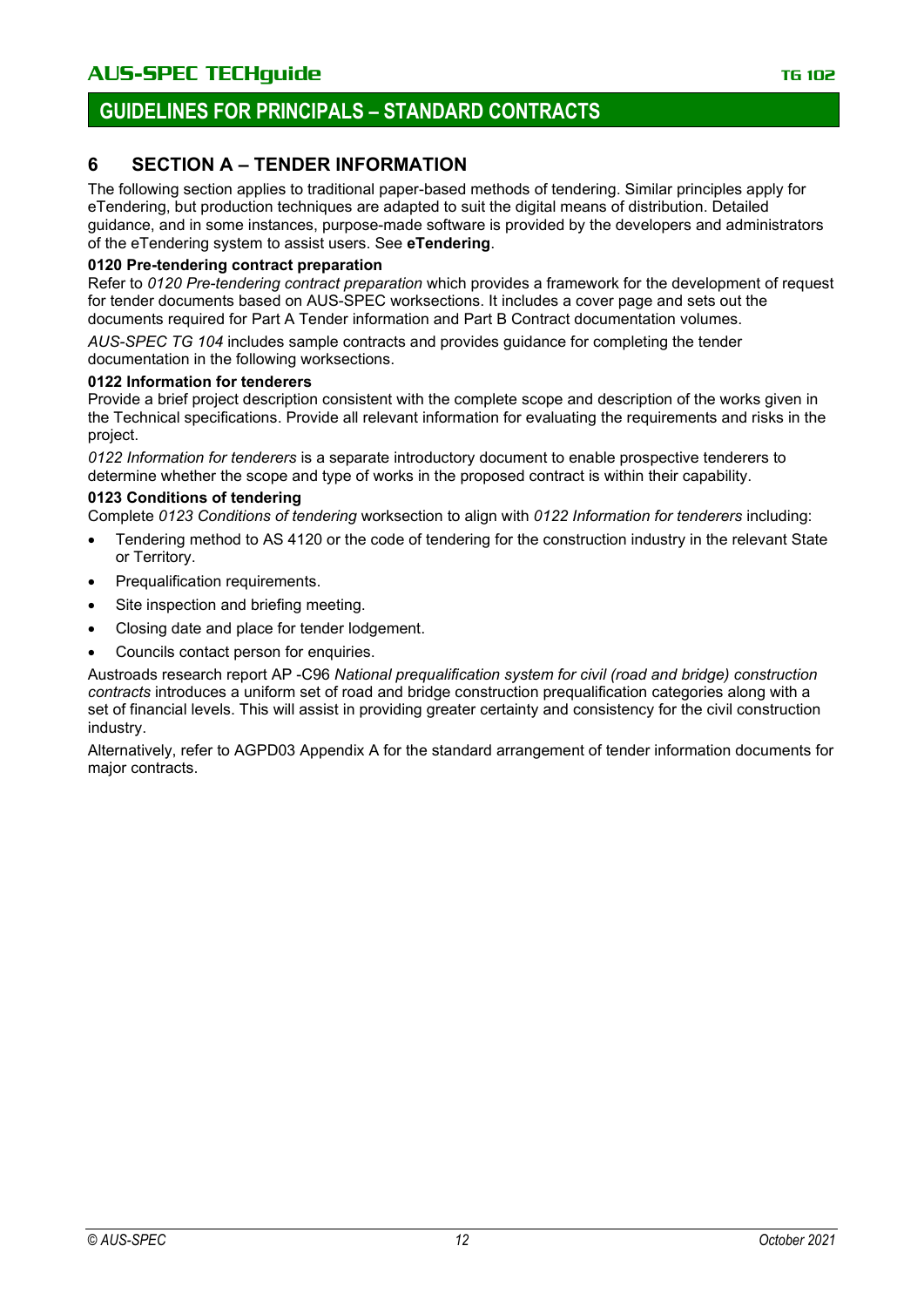## **7 SECTION B – CONTRACT COMPILATION**

### **7.1 Contract documentation volumes table**

| <b>Contract volumes</b>                      | Include the following AUS-SPEC           | <b>Notes</b>                                                                                             |
|----------------------------------------------|------------------------------------------|----------------------------------------------------------------------------------------------------------|
|                                              | worksections and related                 |                                                                                                          |
| Volume 1                                     | documents<br>0147 Conditions of Contract | This worksection outlines the general conditions of                                                      |
| <b>CONDITIONS OF CONTRACT</b>                |                                          | contract AS 2124, the annexures to the contract and                                                      |
|                                              |                                          | the special conditions of contract.                                                                      |
|                                              |                                          | The General conditions of contract (e.g. AS 2124) is                                                     |
|                                              |                                          | included in the contract documents by reference in                                                       |
|                                              |                                          | 0147 Conditions of contract.                                                                             |
|                                              | Annexure to General conditions of        | Pre-printed forms of Annexure Part A and B for                                                           |
|                                              | Contract                                 | standard contracts are available from SAI Global.                                                        |
|                                              | Special conditions of Contract           |                                                                                                          |
| Volume 2                                     | General: 0136 General requirements       | This worksection is applicable to the site requirements                                                  |
| <b>TECHNICAL SPECIFICATIONS</b>              | (Construction)                           | of the Principal and includes a description of the                                                       |
|                                              |                                          | project, specific requirements, work not in the                                                          |
|                                              |                                          | contract, site investigations, signage, survey control,                                                  |
|                                              |                                          | environmental planning, noise and vibration controls,<br>utilities and authorities and site facilities.  |
|                                              | Quality: 0161 Quality management         | Select worksections based on the Quality                                                                 |
|                                              | (Construction) or 0167 Integrated        | management system for the project.                                                                       |
|                                              | management.                              | For quality assurance system: 0161 Quality                                                               |
|                                              |                                          | management (Construction)                                                                                |
|                                              |                                          | For integrated management system: 0161 Quality                                                           |
|                                              |                                          | management (Construction) and 0167 Integrated                                                            |
|                                              |                                          | management.                                                                                              |
|                                              | Specific requirements: Other             | Select other worksections as required. Refer to the                                                      |
|                                              | worksections                             | National worksection matrix.                                                                             |
|                                              |                                          | Construction services: Workgroups 2, 3, 11 and 13.                                                       |
|                                              |                                          | Maintenance services: Workgroups 14-18                                                                   |
|                                              | Checklists: 0125 Standard contract       | This worksection consists of all checklists provided in                                                  |
|                                              | checklists.                              | Annexures of this guide in MS Word format.                                                               |
| Volume 3                                     | Project drawings                         | Separate compilation not covered by this guide.                                                          |
| <b>DRAWINGS AND SCHEDULES</b>                | Standard drawings                        |                                                                                                          |
|                                              | <b>Schedules</b>                         |                                                                                                          |
| Volume 4                                     | 0124 Tender submission document          | This worksection outlines the tender submission                                                          |
| <b>TENDER SUBMISSION</b><br><b>DOCUMENTS</b> |                                          | documents required for the contract such as:                                                             |
|                                              |                                          | • Tender forms                                                                                           |
|                                              |                                          | • Schedule of rates or Bill of quantities                                                                |
|                                              |                                          | • Tenderer's particulars<br>• Declarations                                                               |
|                                              |                                          |                                                                                                          |
| <b>ADDITIONAL INFORMATION</b>                |                                          | • Separate compilation not covered by this guide<br>These documents are not included in Volumes 1-4, for |
| <b>DOCUMENTS</b>                             |                                          | example:                                                                                                 |
|                                              |                                          | • Geotechnical information                                                                               |
|                                              |                                          | • Environmental protection agency information                                                            |
|                                              |                                          | • Council's WHS policy                                                                                   |
|                                              |                                          | • Council Handbook (Water)                                                                               |
|                                              |                                          |                                                                                                          |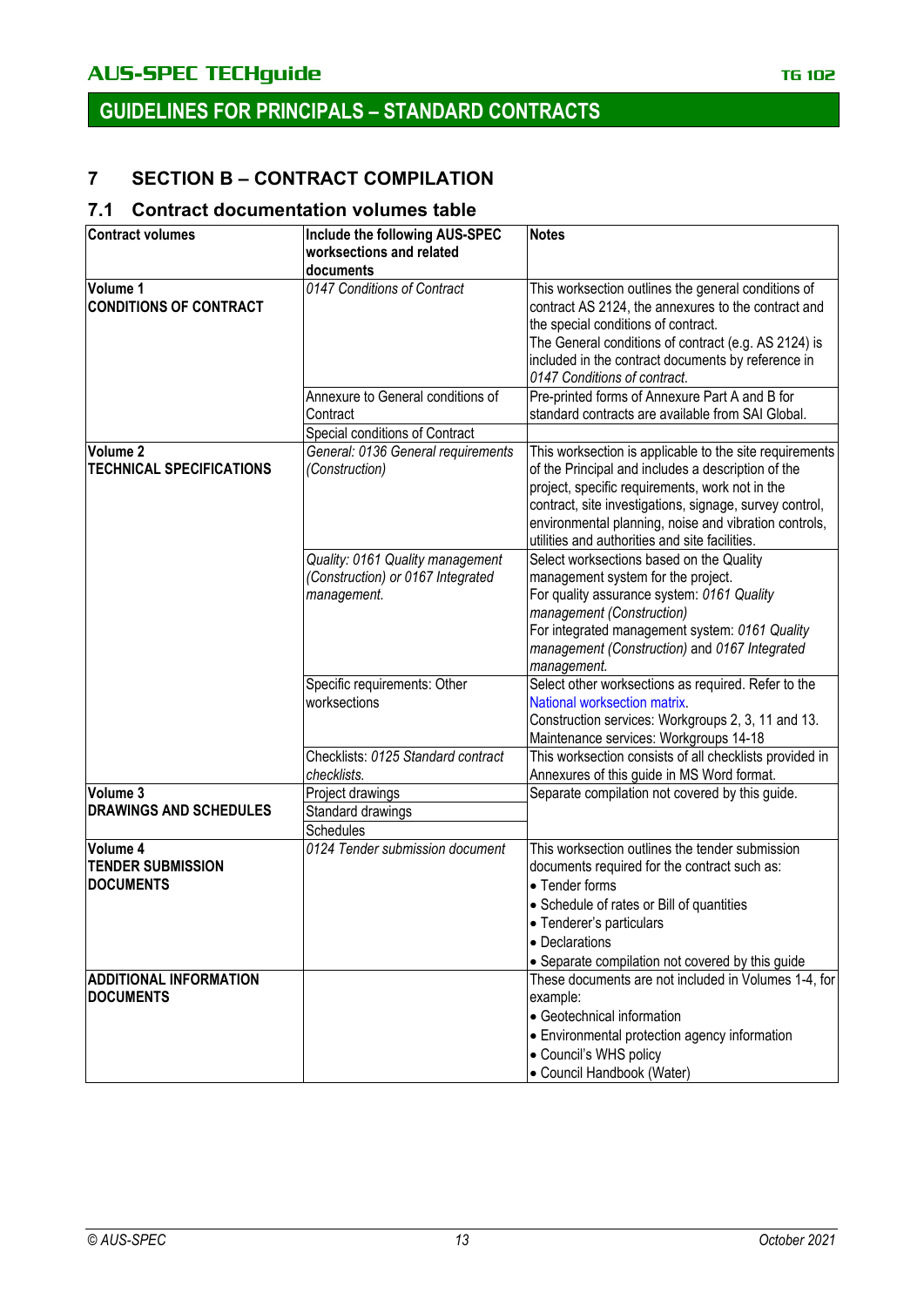### **7.2 Volume 1 – Conditions of contract**

### **General conditions of contract**

The General conditions of contract detail the standard contracting provisions. There are several recognised standard General conditions of contract including AS 2124, AS 4000, NCW4, NPWC3, GC21, AS 4905, AS 4906.

Use the appropriate contract for the particular works. Some of the major differences within the various standard General conditions of contract concern the following:

- The empowerment of the Contract Superintendent.
- Procedures for variations or change orders.
- The definition of latent conditions.
- The method of dispute resolution.
- The time frame of dispute notification and resolution.

*0147 General conditions of contract*, can be used with the Council agreed General conditions of contract e.g. AS 2124 and AS 4000.

A copy of the General conditions of contract is not necessarily bound into the contract documents. It is assumed that the tenderer will have access to the nominated General conditions of contract and Council has a copy available for perusal by Tenderers.

AS 4905 and AS 4906 can be used for projects of a simple and short term nature. They are not suitable in the following instances:

- If a Bill of quantities has been prepared.
- If the Contract contains separable portions.
- If selected subcontractors are nominated.

Many of the guidelines given for completing the Annexure to AS 2124 can be used for completing the Annexures to AS 4905 and AS 4906 also.

Make a legal decision as to whether a Superintendent or Principal is to administer the Contract. There may be legislation involving security payments and the Council's rights and obligations in regards to this may need to be considered.

### **Annexure to the General conditions of contract**

There are a number of optional clauses in AS 2124 and AS 4000 that may be deleted and a number of clauses which have alternative sub-clauses which can be selected. **Part A options** and **Part B options** have been prepared as a guideline for use in Local Government and make some recommendations regarding deletion of optional clauses and selection of alternative subclauses.

Parts A and B of the Annexure to AS 2124 and AS 4000 are copyright to SAI GLOBAL. Pre-printed loose leaf pads of Parts A and B may be purchased from SAI GLOBAL for use in compiling individual contracts.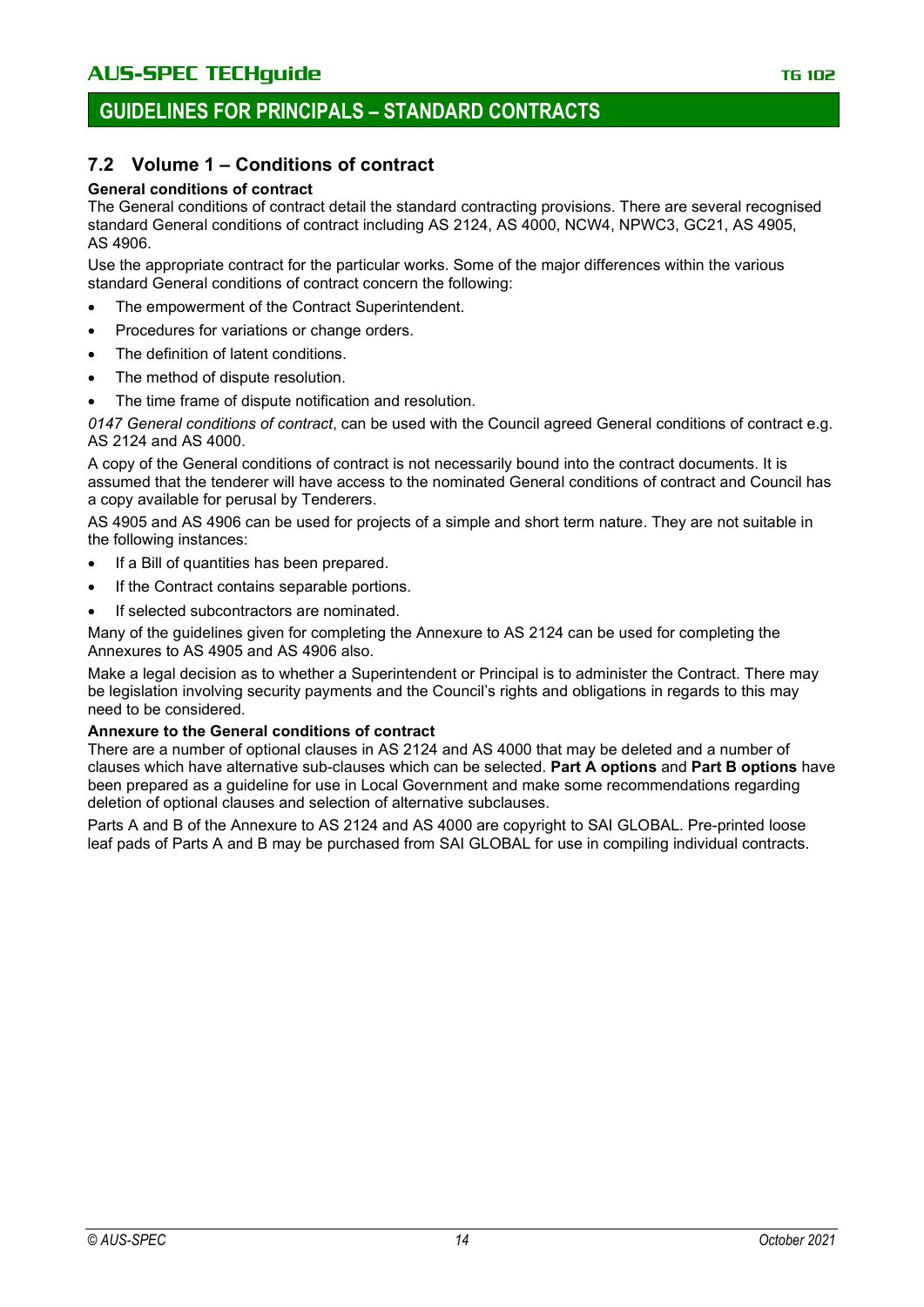### **Part A: AS 2124 and AS 4000**

Suggested options for Part A of the Annexure to AS 2124 and AS 4000.

| <b>AS 2124</b><br><b>Clause No.</b> | <b>Clause titles</b>                          | AS 4000<br>Clause No. | <b>Clause titles</b>                    | <b>Recommended action</b>                                                                                                                                                                            |
|-------------------------------------|-----------------------------------------------|-----------------------|-----------------------------------------|------------------------------------------------------------------------------------------------------------------------------------------------------------------------------------------------------|
| 5.7                                 | Reduction of Security<br>and Retention Moneys | 5.4                   |                                         | Reduction and release This clause is optional. Consider deletion based on nature<br>and value of work.                                                                                               |
| 5.9                                 | Interest on Security<br>and Retention Moneys  | 5.5                   | Trust and interest                      | One of the two alternatives must be chosen.                                                                                                                                                          |
| 18                                  | Insurance of Works                            | 16                    | Insurance of the<br>Works               | One of the alternatives must be chosen. Alternative 1<br>involves less administration for the Principal. The choice<br>of alternative should be made with advice from Council's<br>Insurance Broker. |
| 30.2                                | Quality assurance                             | 29.2                  | Quality assurance                       | This clause is optional and may be deleted. A suggested<br>replacement for this clause is given in PART B.                                                                                           |
| 35.7                                | Limit on Liquidated<br>Damages                | 34.7                  | Liquidated damages                      | This clause is optional and may be deleted.                                                                                                                                                          |
| 35.8                                | Bonus for early<br>practical completion       | 34.8                  | Bonus for early<br>practical completion | This clause is optional.                                                                                                                                                                             |
| 42.4                                | Unfixed plant and<br>materials                | 37.3                  | Unfixed plant and<br>materials          | One of the 3 alternatives must be chosen. Alternative 2<br>provides the most flexibility for the Principal.                                                                                          |
| 45                                  | Termination by<br>frustration                 | 40                    | Termination by<br>frustration           | This clause is optional.                                                                                                                                                                             |
| 47.2                                | Further steps required<br>before proceeding   | 42.2                  | Conference.                             | One of the two alternatives needs to be chosen.                                                                                                                                                      |

### **Part B: AS 2124**

List, by number, the clauses that are to be deleted, modified or added.

Additional text is recommended to adequately describe the amendments and additions to AS 2124 on a clause by clause basis and draft recommended clauses are provided in *0147 Conditions of Contract*. Make decisions regarding to the following:

• Dispute resolution procedures.

- . One of the more prominent differences between AS 2124 and NPWC 3, is the expeditious timetable for the dispute resolution procedures of the latter document. For example the reduction in time to lodge dispute from 56 days (AS 2124) to 28 days (NPWC 3) after Principal's response to initial grievance.
- . There are other subtle differences listed in the alternate dispute resolution and it is suggested that the Principal becomes acquainted with the full ramifications of the amendments in considering the changes in the Contract as set out here. There are alternative dispute resolution processes such as mediation and expert determination which the Principal may consider for inclusion.
- . A procedure has been outlined for those Principals using AS 2124 but preferring to opt for the dispute resolution procedure contained within NPWC 3. The procedure suggests appropriate changes to documents to effect the substitution. Make sure the final document set is compatible and consistent for the particular project.
- Additional clauses are suggested for the following and they require input from the Principal:
	- . Quality requirements.
	- . Work Health and Safety.
	- . Environmental Systems Planning.
	- . Hours of Work.

Using *0147 Conditions of Contract,* select from two options for the following scenarios:

- The AS 2124 dispute resolution clause plus suggested additional clauses.
- The NPWC 3 dispute resolution clause plus suggested additional clauses.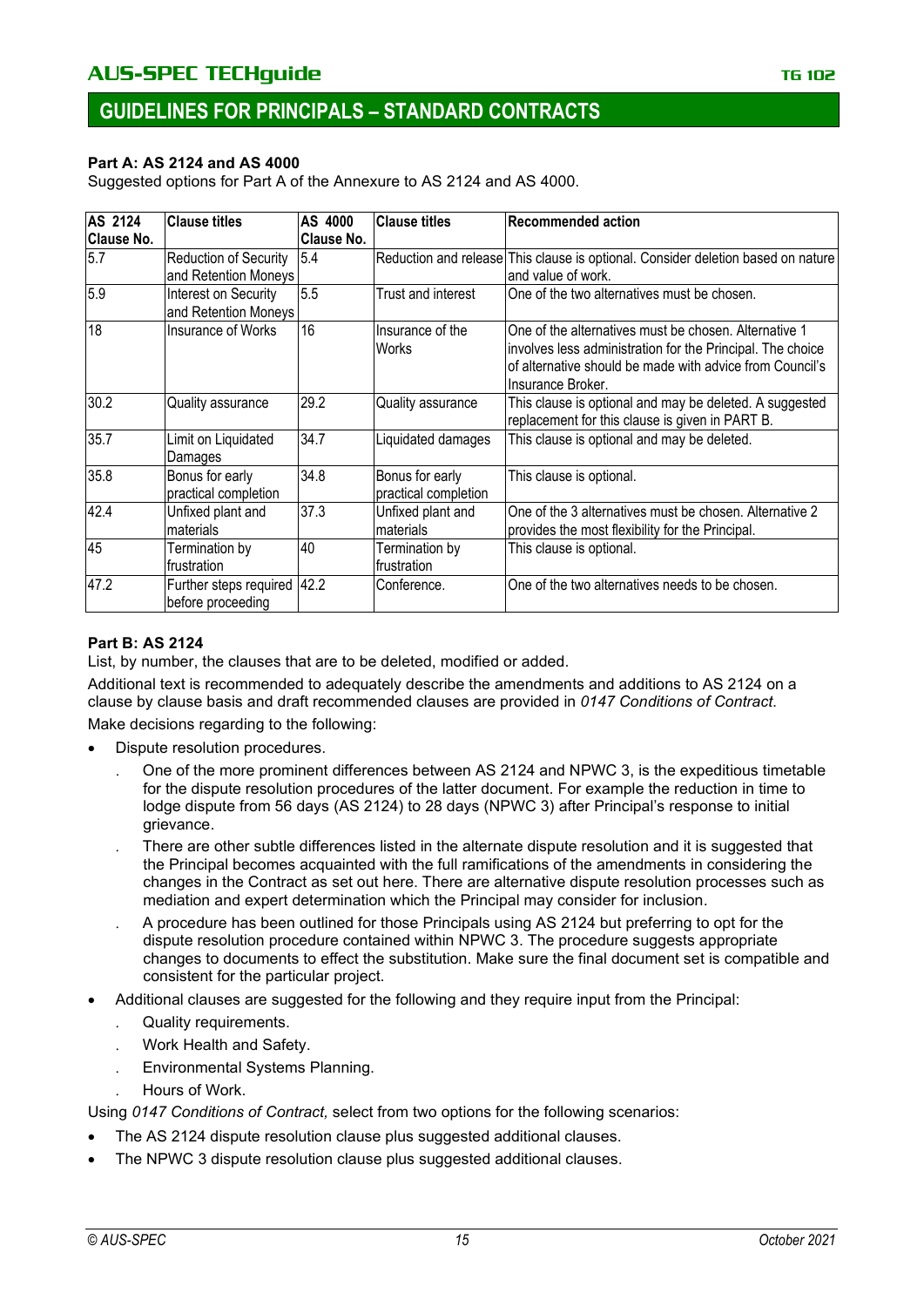### **Special conditions of contract**

The Special conditions of contract reference specific directives that are not noted by the General conditions of contract. They are specific contractual, legal, financial or technical requirements arising from Council, geographical site, or design specific needs.

The Special requirements cited in this specification part are executed under AS 2124 as an addendum, not as a substitute to the *General Conditions of Contract*. Make sure that the *Special conditions of contract* are compatible with the *General conditions of contract*. A reference to AS 4120 is recommended.

Typical special conditions may relate to the following:

- Rise and fall of Contract prices: Applicable to Contracts that run over a significant period of time or contain elements subject to significant price variations.
- Fire hazard: Special precautions are necessary to prevent the risk of fire.
- Noise limitations for sensitive areas.
- Separable portions: A special condition may be required to define the order that separable portions are to be completed or any special provisions regarding the amount of security money, retention money or liquidated damages applicable to the separable portions.
- Alternative dispute resolution processes such as mediation and expert determination.
- Time constraints such as seasonal time constraints or time limitations imparted by other activities.
- Specific requirements relative to Work Health and Safety and/or Environmental Management, e.g., high risk operations such as weed spraying.

### **7.3 Volume 2 – Technical specifications**

Assemble the Technical specifications using the AUS-SPEC classification system. Edit the technical worksections and complete any Annexures to suit the needs of a particular project.

### **7.4 Volume 3 – Drawings and schedules**

Compile and bind separately plans and drawings defining the project.

### **7.5 Volume 4 – Tender submission documents**

### **General**

Bind Volume 4 separately, using *0124 Tender submission documents.* This worksection comprises of a series of forms and declarations for completion by the Tenderer which, together with supporting information requested by the Principal, demonstrates the Tenderer's ability to carry out the works.

Consider including a requirement for Tenderers to provide the nature and quantity of key resources planned for dedication to the contract.

Select the appropriate forms and nominate the supporting information required for a particular project. Confirm the selection in *0124 Tender submission documents*, **Nomination of Required Tender Submissions***.* Tenderers must acknowledge the listing by signature.

### **Part A – Tender Form**

The Tenderer acknowledges all the documents contained in the Contract and formally submits a price to complete the works. A standard form is included in Volume 4, however, pre-printed pads of tender forms (AS 2125) are available from SAI GLOBAL.

### **Schedule of rates**

If required, include a schedule of all the activities (Pay items) with estimated quantities based on *0152 Schedule of rates – supply projects*. The Tenderer applies rates to these quantities and extends them to produce the tender price. A Schedule of rates is applicable, if a significant number of items of work in the Schedule of quantities may vary.

### **Bill of quantities**

If required, include a list of each significant item of work, or specification part, which when amounts are applied and added together makes up the tender lump sum. A Bill of quantities is applicable, if a significant number of items of work in the Schedule of quantities will not vary.

### **Tenderer's particulars – Current commitments**

A list of projects to which the Tenderer is currently committed showing details of client, contract amount and estimated completion date.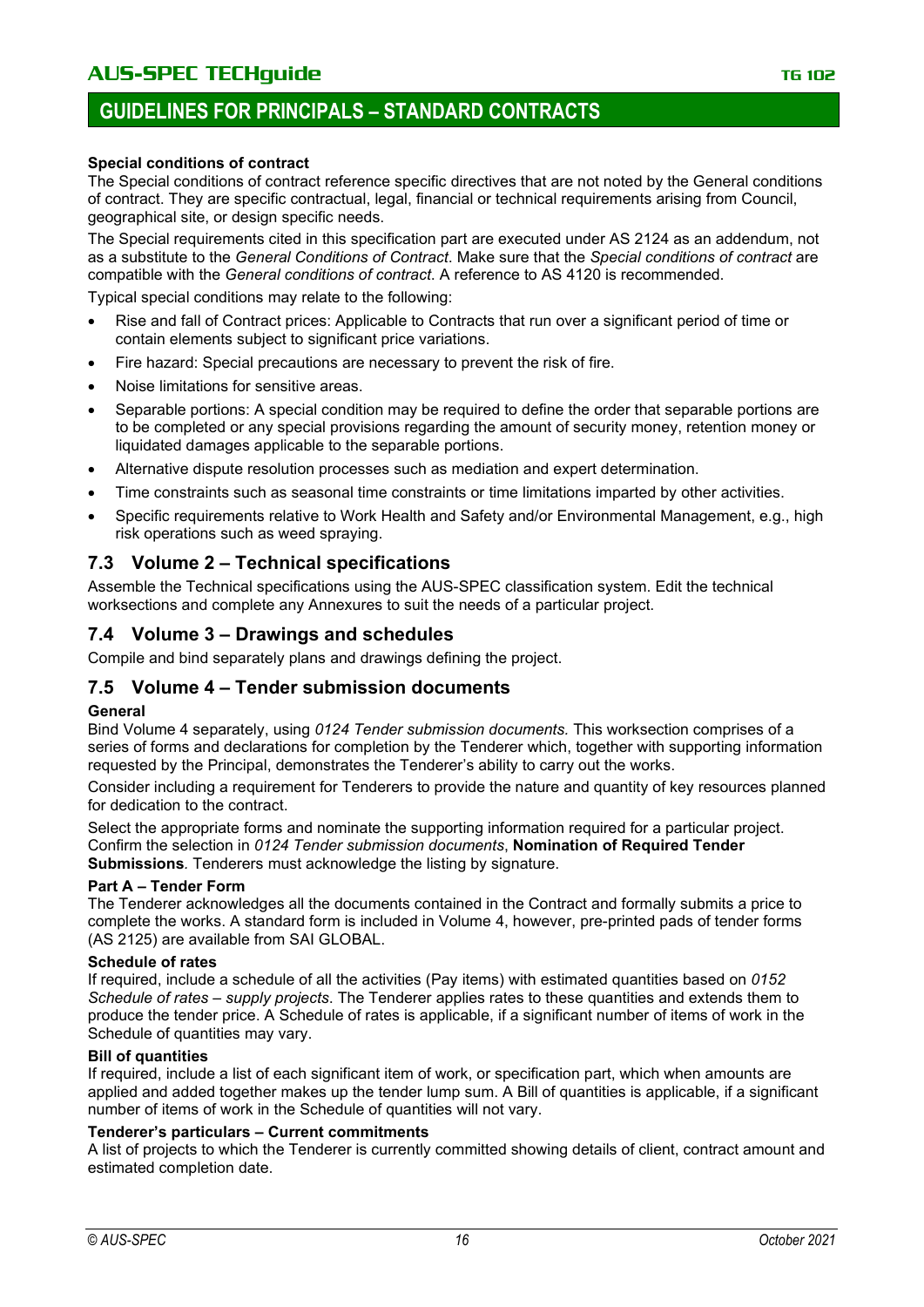### **Non-collusive tender declaration**

A declaration that, in the event of a winning tender, the Tenderer has not entered into any agreement to offer payment to any representative of the Principal, trade association or unsuccessful Tenderer.

#### **Bank guarantee requirement**

Declaration by the Tenderer's financial institution that the Tenderer is capable of meeting the financial requirements of the project.

#### **Selected and nominated subcontractors**

A list of Selected and Nominated Subcontractors supplied by the Principal in conformance with AS 2124 clause 10 is provided by the Principal when appropriate.

#### **Register of tenderer's subcontractors and suppliers**

A list of subcontractors and suppliers which the tenderer expects to use to execute the works under the terms of the contract (AS 2124 clause 9).

#### **Instrument of agreement**

Signed by the Principal and the Contractor at the award of the contract agreeing that a contract exists between the two parties to carry out the works. A standard form is included in *0124 Tender submission documents* for the Tenderer's information. The instrument is completed by the Principal and Contractor after acceptance of the Tender. Pre-printed pads of agreement forms (AS 2127) are available from Standards Australia.

### **7.6 Cover sheets**

The information on a cover sheet identifies and describes the project and the contents within each volume. Suggested information and order for the contract cover page:

- Council name and logo (logo optional).
- Contract number.
- Contract type.
- Project description.
- Volume number and title.
- Documentation author.
- Closing date and time.
- Documentation control.

Volumes 1, 2 and 4 are prepared at A4 size using the same cover sheet layout with only the volume number and title changing as appropriate.

Volume 3 Drawings use A4, A3, and A1. Alter the cover sheet layout to suit the information as the other volumes.

A typical A4 size, centre justified, cover sheet *Template* is provided in *0125 Standard contract checklists.*

- Volume 1 cover sheet: *0147 Conditions of contract.*
- Volume 2 cover sheet: *0125 Standard contract checklists.*
- Volume 4 cover sheet: *0124 Tender submission documents.*

### **7.7 Assembly and binding**

Assembly: Assemble contract documentation in 4 volumes as noted in the **Contract documentation volumes table**. Make sure the documents are free of discrepancies and omissions.

Volumes: Bind volumes separately.

Exhibit copies: Spiral bind to fix editions for legal and contractual reasons.

Working copies: Assemble in ring binders.

Associated documents: Bind separately without volume status to indicate their exclusion from the formal contract documents.

### **7.8 Quality check of contract documents**

Complete COMPCHECK (**annexure C** proforma available in *0125 Standard contract checklists*).

The Manager-Contracts must review contract and specification compilations and provide a certification for the Director of Technical Services that contract documentation is as follows: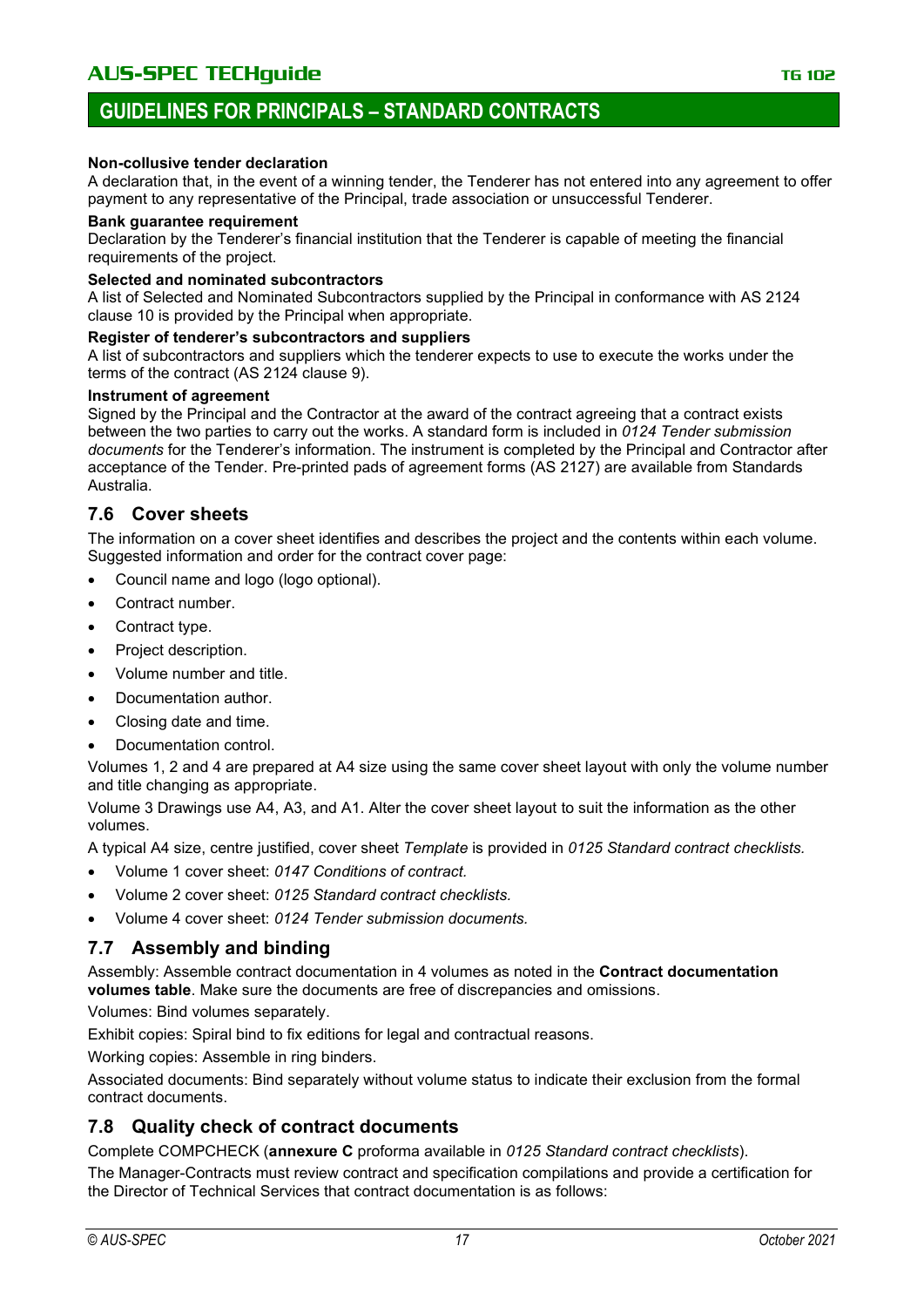## **GUIDELINES FOR PRINCIPALS – STANDARD CONTRACTS**

- Adequate for the scope and nature of the work.
- Expressed in plain English.
- Documented requirements which are practical to build to a program and budget.

Establish a Hold point on advertising of tenders based on the prerequisite that a satisfactory check of the contract documentation has been executed and a certification provided for the Director of Technical Services.

### **7.9 Registration of contract document preparation**

The preparation of contract tender documents for a contract of estimated value exceeding \$50,000 will require the following:

- Approval by the Director of Technical Services.
- Registration with the General Manager/Director of Technical Services.
- Assigned contract title and number for consistent use throughout project management.

Cite the title and number when arranging access to up-to-date technical specification parts by application to the Manager-Contracts and registering the project on the Council Contract Administration System. This contract threshold may vary with Council's financial delegations register.

### **7.10 Review of Council documentation (major works)**

The preparation of contract tender documents for a contract of estimated value exceeding \$150,000 requires the following:

- Completion of the PREPCHECK checklist given in **ANNEXURE D** (available in *0125 Standard contract checklists* by a party independent of the compilation team.
- Certification by the Manager Contracts that Council's procedures have been followed and that this has been verified by the independent check.
- Approval and authorisation by the Director and the General Manager to make sure that sufficient allowance has been made in Council's adopted annual operation and budget.

It is suggested that a Tender Assessment/Evaluation Panel review the documentation at this stage and provide input as necessary. Determine evaluation criteria at this stage.

### **7.11 Security of documentation**

The Contracts Manager is responsible for the security of documentation as detailed in the **Responsibilities table**.

### **7.12 Implementation of documentation**

### **Genera**l

TECHnote GEN 019 provides guidance on using AUS-SPEC for contract documentation and TECHnotes GEN 022 provides guidance on using AUS-SPEC for asset delivery.

### **Case studies**

TECHguide TG 104 includes three sample documents to demonstrate tendering and contract documentation for different types of projects using the AUS-SPEC specification system. The sample documents included are for supply, delivery and placement of sprayed bituminous surfacing, construction of a road and external surveillance services.

IIMM Case study 4.5.5a Contract scoping and packaging, demonstrates an example of contract scoping and documentation of a major construction project by Liverpool City Council implementing the AUS-SPEC contract documentation system.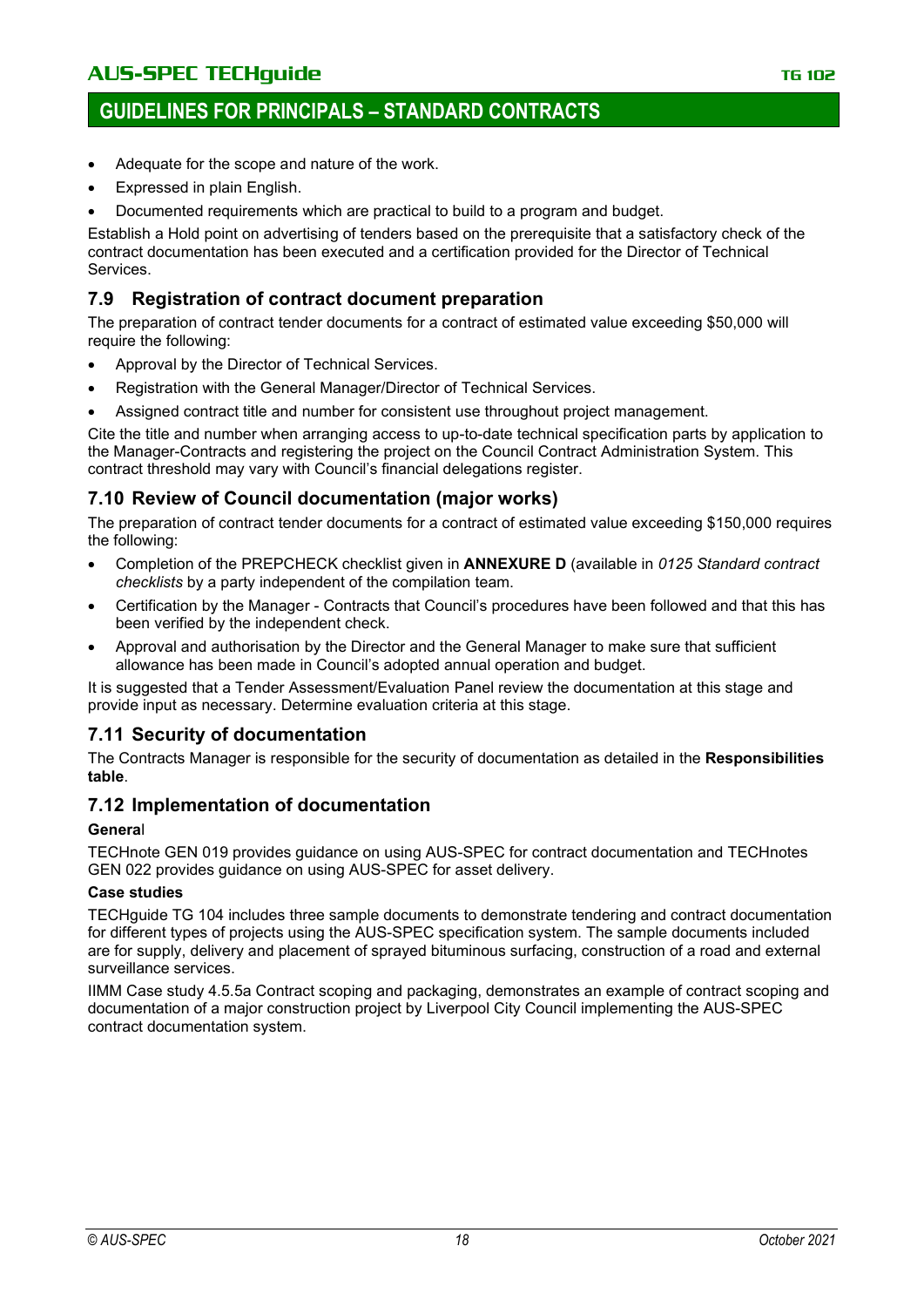## **8 THE TENDER PROCESS**

## **8.1 eTendering**

Many government agencies are encouraging suppliers and contractors to submit tenders on-line with eTendering (electronic tendering) systems because of the advantages they offer in terms of speed, cost and procedural transparency over traditional paper-based methods. The principles that apply to traditional paperbased methods of tendering also apply to eTendering. The primary difference lies in the medium used to implement them.

eTendering websites usually incorporate the following features:

- Details of current invitations to tender, known as RFTs (Requests for Tenders), including location, scope of works, tender closing dates, project commencement and completion dates, contact details, etc. as found in *0122 Information for tenderers*.
- Forms for suppliers or contractors to submit their details, including expertise, project experience and capacity.
- Provision for registration of interest in future projects, depending on type, scale, value and location.
- Automatic notification by email of RFTs that match the criteria nominated by suppliers or contractors when they registered interest.
- Downloadable Tender documents.
- Provision for Tenderers to submit their Tender documents in the form of digital files (PDF, Excel, etc.).
- Notification of Tenderers of amended requirements, additional information, and tender process outcomes.
- Provision of related information about use of the system, including policy and guidelines about tender procedures, submission requirements, etc.

For those initiating the tender process, these systems also offer significant administrative advantages for communication, record keeping, tender assessment, and reporting.

Examples of federal and state eTendering websites include:

| Australian Government | www.tenders.gov.au/     |
|-----------------------|-------------------------|
| <b>NSW</b>            | tenders.nsw.gov.au/nsw/ |
| NΤ                    | nt.gov.au/industry      |
| QLD                   | etender.hpw.qld.gov.au/ |
| SA                    | www.tenders.sa.gov.au   |
| <b>TAS</b>            | www.tenders.tas.gov.au  |
| <b>VIC</b>            | www.tenders.vic.gov.au  |
| <b>WA</b>             | www.tenders.wa.gov.au   |
| Tenderlink            | www.tenderlink.com      |

Local government eTendering links are usually found on Council websites.

### **8.2 Other tender methods**

Conduct the tender process in conformance with AS 4120, and local statutory requirements. Make sure the tendering process is transparent and all records of the process are accessible to the public in line with the Freedom of Information legislation.

Compile the tender documents including Section A: Tender information and Section B: The Contract. Select from the following tendering methods:

- **Open tendering:** Advertisements for Invitation to Tender in relevant newspaper(s). Provide project details, invite the public to tender and inform prospective tenderers of the deadline of tender submission and how to submit. The deadline is set minimally at 21 days after the initial date of advertisement to allow the Tenderer time to inspect and respond to the Tender Invitation. The advertisement must inform the potential tenderer of the purchase price, location of the documents, and person from whom the documents may be acquired.
- **Selected tendering**: Similar to Open Tendering except that only those tendering organisations that have shown prior competence in similar Council projects may tender the project. Alternatively, the tendering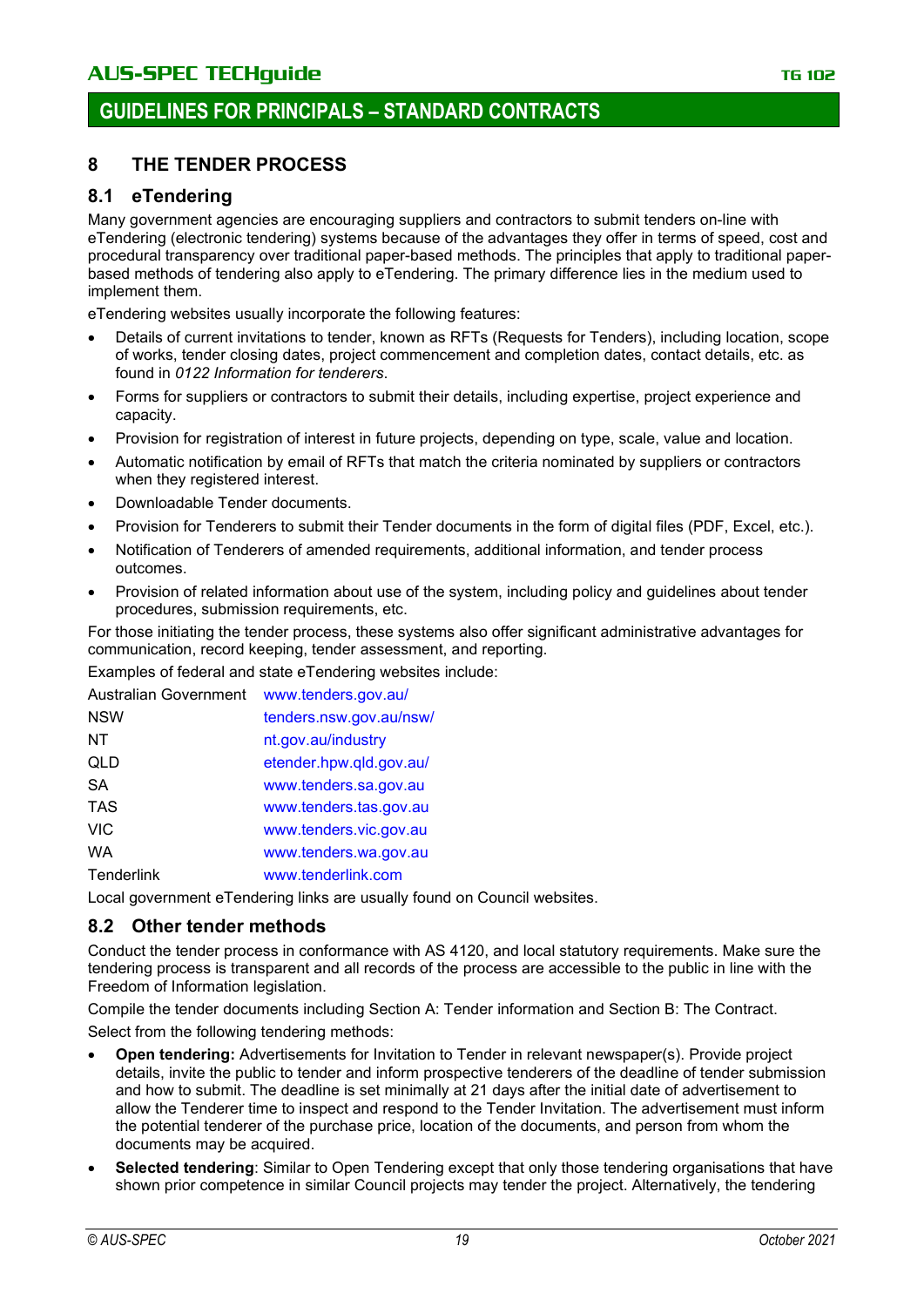## **GUIDELINES FOR PRINCIPALS – STANDARD CONTRACTS**

organisation may be able to prove their ability to execute similar projects. In this case the Council must assess and accept the previous experience prior to council inviting a tender. A register is maintained by Council and regularly reviewed.

• **Pre-registered (Selective) tendering:** This is a two-stage process involving an advertised invitation to respond to an *Expression of Interest* in lieu of an invite to tender. Tenderers are chosen by the Principal to submit tenders for the project. A posting of the closing date for the submission of response to the *Expression of Interest* is required within the advertisement.

Show the method of tendering in the *0122 Information for tenderers* worksection*.* A PREPCHECK checklist for tender preparation and advertising is provided as **Annexure D** to this guide.

Direct all inquiries regarding the Tender to the Council's contact person as shown in the *0122 Information for tenderers*. Keep a register of all queries including the name, time, date and response of the principal's contact person. Any information that is given to one Tenderer must be supplied to all other Tenderers. The evaluation process is available to the public; do not release any other information or specific details pertaining to the other tenderers.

### **8.3 Published addenda after release of the original tender**

Any Addenda to the tender document published after initial release of the tender documents must be provided to each Tenderer and the Tenderer must acknowledge receipt of the Addendum in writing, included with the tender submission. Consider whether the additional works require inspection or an extension of the original closing date of tender. Include information on the effect on the contract and any revised date in the Addendum.

### **8.4 Receipt and opening of tenders**

Receive all tenders in a sealed envelope by the date and time stated within the *Invitation to Tender* advertisement and in the *0122 Information for Tenderers* worksection.

The General Manager's appropriate person will open the tender box on the advertised date and time in the presence of at least two other persons designated by the General Manager in addition to any member of the public who wish to be in attendance.

The Appropriate person will compile a list of the respondent tenderers in alphabetical order and display the list of respondent tenderers in a place accessible to public viewing within the same day or next working day. All other information is considered confidential and available only to the tender evaluation panel.

TBOXCHECK, a checklist for opening of tenders, can be found in **Annexure E** of this guide and *0125 Standard contract checklists*.

### **8.5 Tender evaluation and acceptance**

The Principal will determine which, if any of the tenders is chosen for the project. If the Principal resolves not to accept any tender then it must take onto account its statutory obligations for any further negotiations to let a contract.

Evaluate the tender based on a number of criteria such as those suggested below (Some other example criteria are included in AS 4120):

- Conformance with tender documents.
- Previous experience.
- References.
- Personnel (management and field).
- Financial capacity to complete the work.
- Industrial relations track record.
- Proposed construction period.
- Quality system.
- Work Health and Safety (WHS) policy and record.
- Environmental systems.
- Equal Employment Opportunity (EEO) Policy.
- Value for money.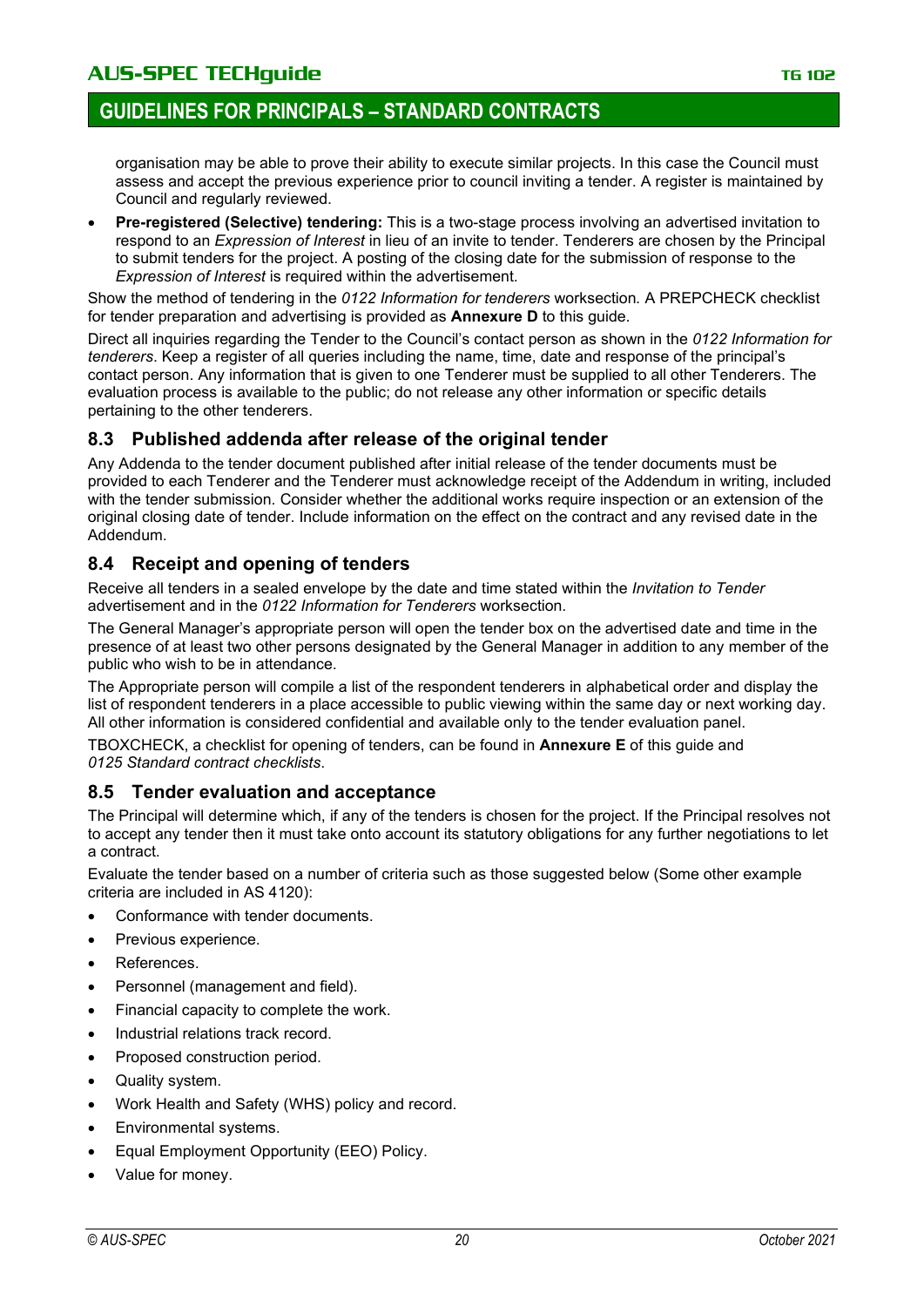## **GUIDELINES FOR PRINCIPALS – STANDARD CONTRACTS**

**Criteria Weighting** Compliance with tender documents 15% Previous experience 20% Financial capacity to complete the work  $\vert$ 30% Proposed construction period 20% Value for money 15%

Use a predetermined approach to assign weightings to the criteria, for example:

Decide on the policy for disclosure of the weightings during the tender process. **Annexure F** shows the scores and totals assigned by each reviewer as well as the tender committee's consensus total. Each member of the tender evaluation panel will have a checklist for tender assessment of each tenderer. This information is strictly confidential.

Members of the tender evaluation panel are selected on the basis of their expertise and experience relative to the project. Consider including an independent panel member who can make sure that decisions are impartial.

All members of the tender evaluation panel need to disclose any potential conflicts of interest, both prior to their appointment and as may arise during the evaluation process.

ASSESSCHECK, a checklist to assist with tender assessment, is provided as **Annexure F** to this guide and *0125 Standard contract checklists*.

If the value of the tender exceeds \$150,000 or other value, as required by Councils financial authority policy, a report is required for referral to Council. It includes an evaluation of tenders and the Director of Technical Services recommendation for consideration and is provided to Councillors on a confidential basis. Action is determined by Council resolution.

If the value of the tender is less than \$150,000, the report is referred to the General Manager for approval. This procedure can be varied to comply with different management procedures, and policies adopted by specific Councils or statutory requirements.

Notify all Tenderers of the decision in writing upon reaching a decision to select the successful tender. Document the name and successful bid price of the winning tenderer and post those details along with any other information the appropriate in a place accessible to public viewing.

### **8.6 Contract administration after tender acceptance**

After a tender has been accepted and before work commences on the Contract, complete the following procedures in conformance with the *General Conditions of Contract*. The procedures are based on AS 2124 and AS 4000 as a guide.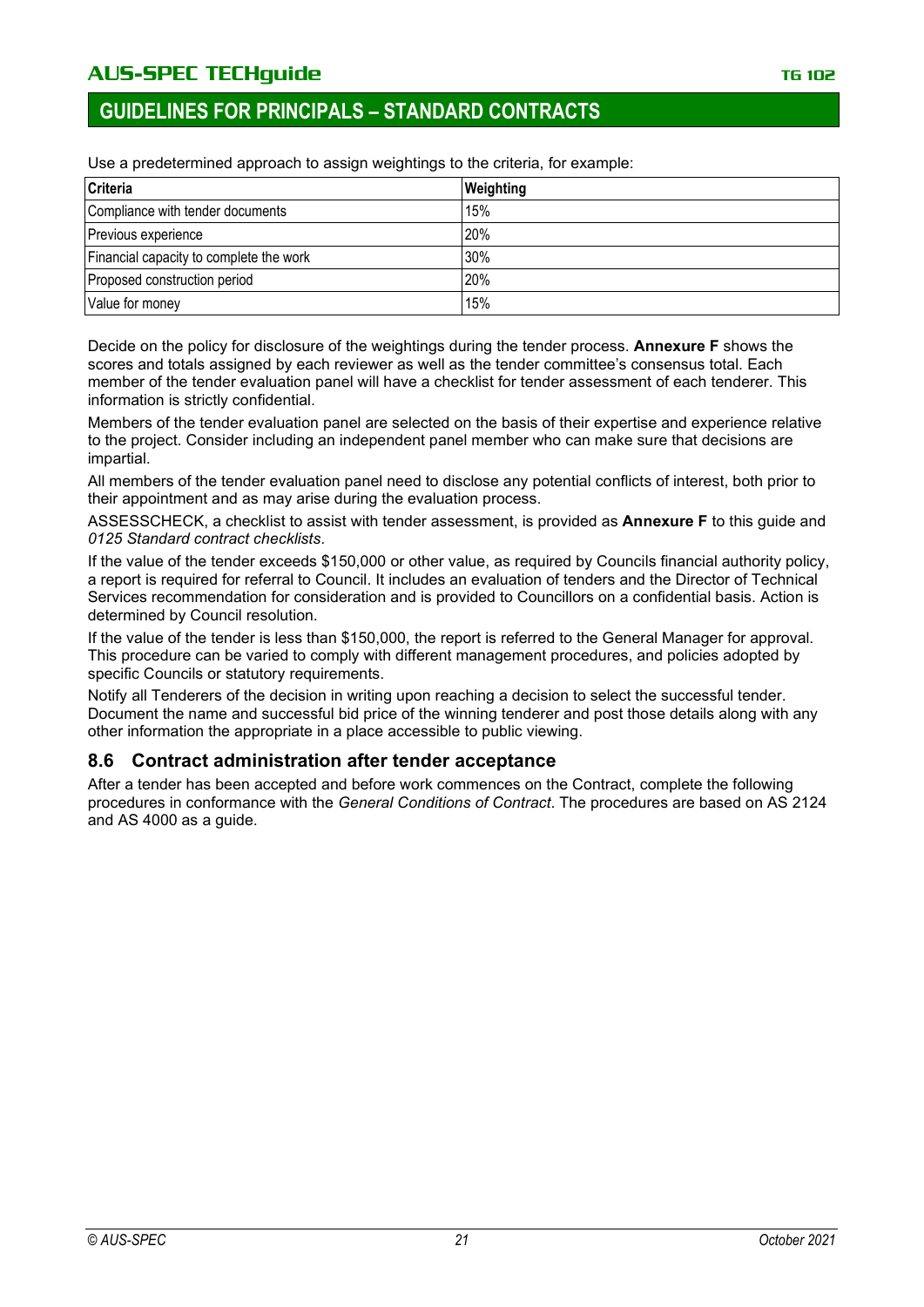#### **Contract administration prior to the date of commencement of work in Conformance with the General conditions of contract AS 2124 and AS 4000**

| AS 2124        | <b>Activity</b>                      | AS 4000        | <b>Activity</b>                       | <b>Action by</b>                                                                                                                                  |                                                                 |                                           |  |
|----------------|--------------------------------------|----------------|---------------------------------------|---------------------------------------------------------------------------------------------------------------------------------------------------|-----------------------------------------------------------------|-------------------------------------------|--|
| Clause No.     |                                      | Clause No.     |                                       | Superintendent                                                                                                                                    | Principal                                                       | Contractor                                |  |
| 5.4            | Lodgement of                         |                |                                       |                                                                                                                                                   |                                                                 | Within 28 days of                         |  |
|                | Security                             |                |                                       |                                                                                                                                                   |                                                                 | tender acceptance                         |  |
| 5.10           | Deed of                              | 5.6            | Deed of                               | Request within 7 days of tender                                                                                                                   |                                                                 | Reply within 14 days                      |  |
|                | Guarantee                            |                | Guarantee                             | acceptance                                                                                                                                        |                                                                 | of request                                |  |
| 6.2            | Formal<br>Instrument of<br>Agreement | 6              | Evidence of<br>contract               |                                                                                                                                                   | Requests<br>execution within<br>28 days of tender<br>acceptance | Must execute within<br>14 days of request |  |
| 18             | Insurance                            | 16             | Insurance of<br>the works             | Either:<br>1. Check Contractors<br>Insurance (Alternative 1)<br>2. Take out suitable insurance<br>(Alternative 2)                                 |                                                                 |                                           |  |
| 19             | <b>Public Liability</b><br>Insurance | 17             | Public Liability Either:<br>Insurance | 1. Check Contractors<br>Insurance (Alternative 1)<br>2. Take out suitable insurance<br>(Alternative 2)                                            |                                                                 |                                           |  |
| 20             | Insurance of<br>Employees            | 18             | Insurance of<br>Employees             | <b>Check Contractors insurance</b>                                                                                                                |                                                                 |                                           |  |
| 21.1           | Proof of                             | 19.1           | Proof of                              | Make sure evidence of                                                                                                                             |                                                                 |                                           |  |
|                | Insurance                            |                | Insurance                             | insurance is produced                                                                                                                             |                                                                 |                                           |  |
| 27.1           | Possession of<br>Site                | 24.1           | Site                                  | Possession of Make sure site is available to<br>Contractor on the date<br>specified in the Annexure A of<br><b>General Conditions of Contract</b> |                                                                 |                                           |  |
|                | Special conditions of contract       |                |                                       |                                                                                                                                                   |                                                                 |                                           |  |
| Option 1<br>49 | Quality<br>Assurance                 | Option 1<br>44 | Quality<br>Assurance                  |                                                                                                                                                   | Make sure<br>Contractor<br>submits Quality<br>Plan              | Prior to<br>commencement of<br>work       |  |
| Option 1<br>50 | <b>WHS</b>                           | Option 1<br>45 | <b>WHS</b>                            |                                                                                                                                                   | Accept<br>certification of<br>capability                        | Prior to<br>commencement of<br>work       |  |
| Option 1<br>51 | Environmental                        | Option 1<br>46 | Environmental                         |                                                                                                                                                   | Accept<br>certification of<br>capability                        | Prior to<br>commencement of<br>work       |  |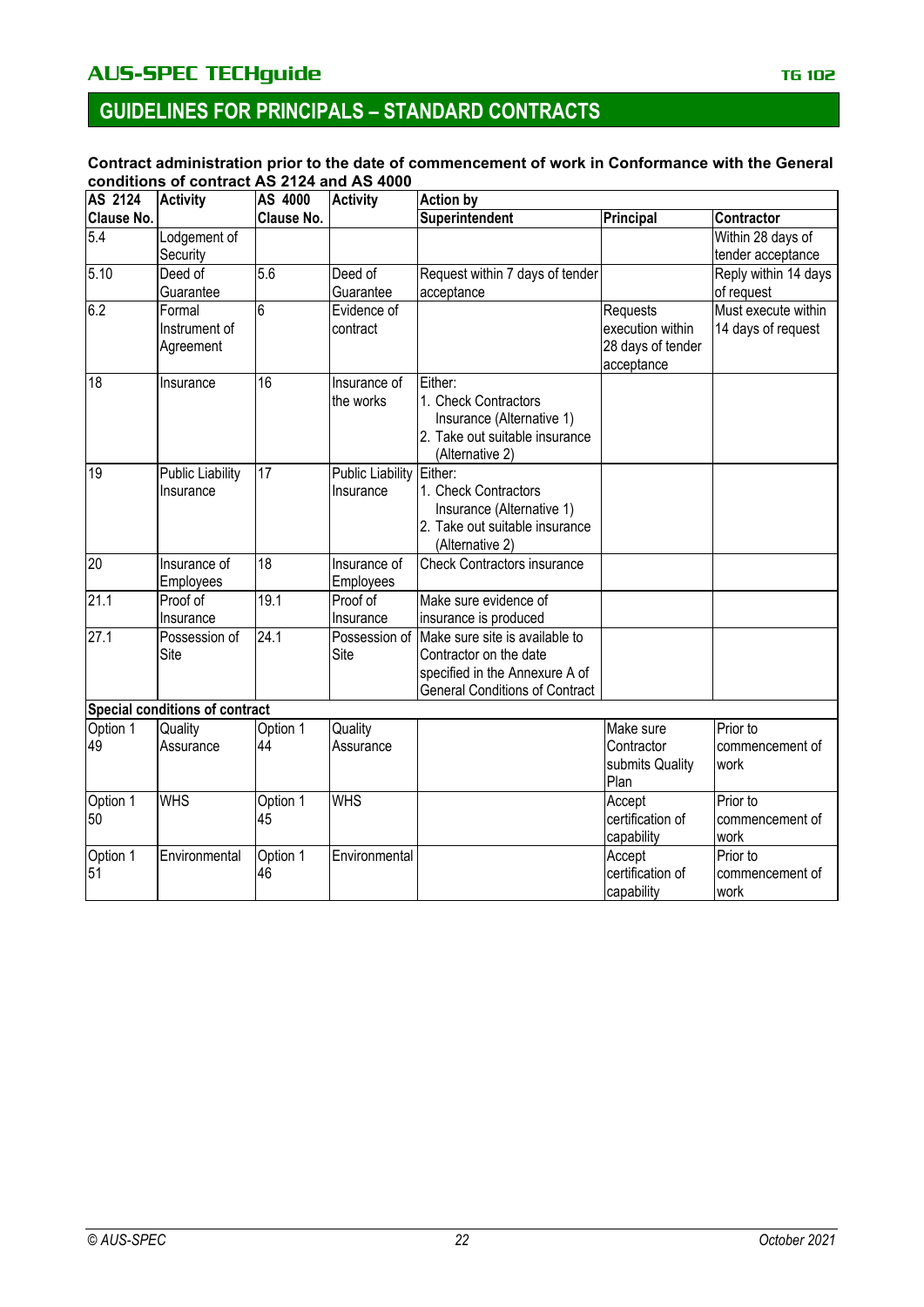### **9 ANNEXURES**

The Annexures A, B, C, D, E, and F are available in Word format in *0125 Standard contract checklists*.

### **9.1 Annexure A – Project contract justification**

| <b>Contract Name:</b> | Contract No:⊦ |  |
|-----------------------|---------------|--|
|                       |               |  |

Project description **Describe project.** 

### 1. Project definition

Define the need for the project and prepare a statement of objectives (Intent).

### 2. Define expected outcomes

Define the physical, legal, financial and environmental outcomes expected from the project.

#### 3. Estimated cost of the project and funding

Define all aspects of the estimated cost (e.g. Council's contract preparation, design, construction, Council supervision, consultants, etc.).

### 4. Define options

Define the options for carrying out the project; give a preferred option and reasons.

5. Approval

Define who will approve the project.

#### 6. Conditions of contract

Define the type of Contract e.g. Construct only, Design and Construct, Design Development and Construct, Supply, Supply and install, Consultant Engagement Agreement for professional services etc.

#### 7. Method of payment

Define the Method of payment e.g. Schedule of rates, Lump sum, Combination of Lump sum and schedule of rates, Combination of Lump sum and schedule of rates and Daywork rates etc.

#### 8. Managing the project

Who will manage the project on Council's behalf?

#### 9. Reporting

What will be the reporting mechanism to report progress? (By whom, to whom, frequency)

#### 10. Tender advertisement

Define the method of advertising for tenders (e.g. Open tendering, selected tendering, and pre-registered tendering).

### 11. Tender evaluation

Define the criteria and weighting for evaluation of tenders (see TECHguide TG102 clause 8.5 **Tender evaluation**).

#### 12. Performance evaluation

Define criteria for post-project evaluation (e.g. quality, performance, timeliness, cost and nominate who will carry out the evaluation).

Prepared by: Date:

Approved by: Date: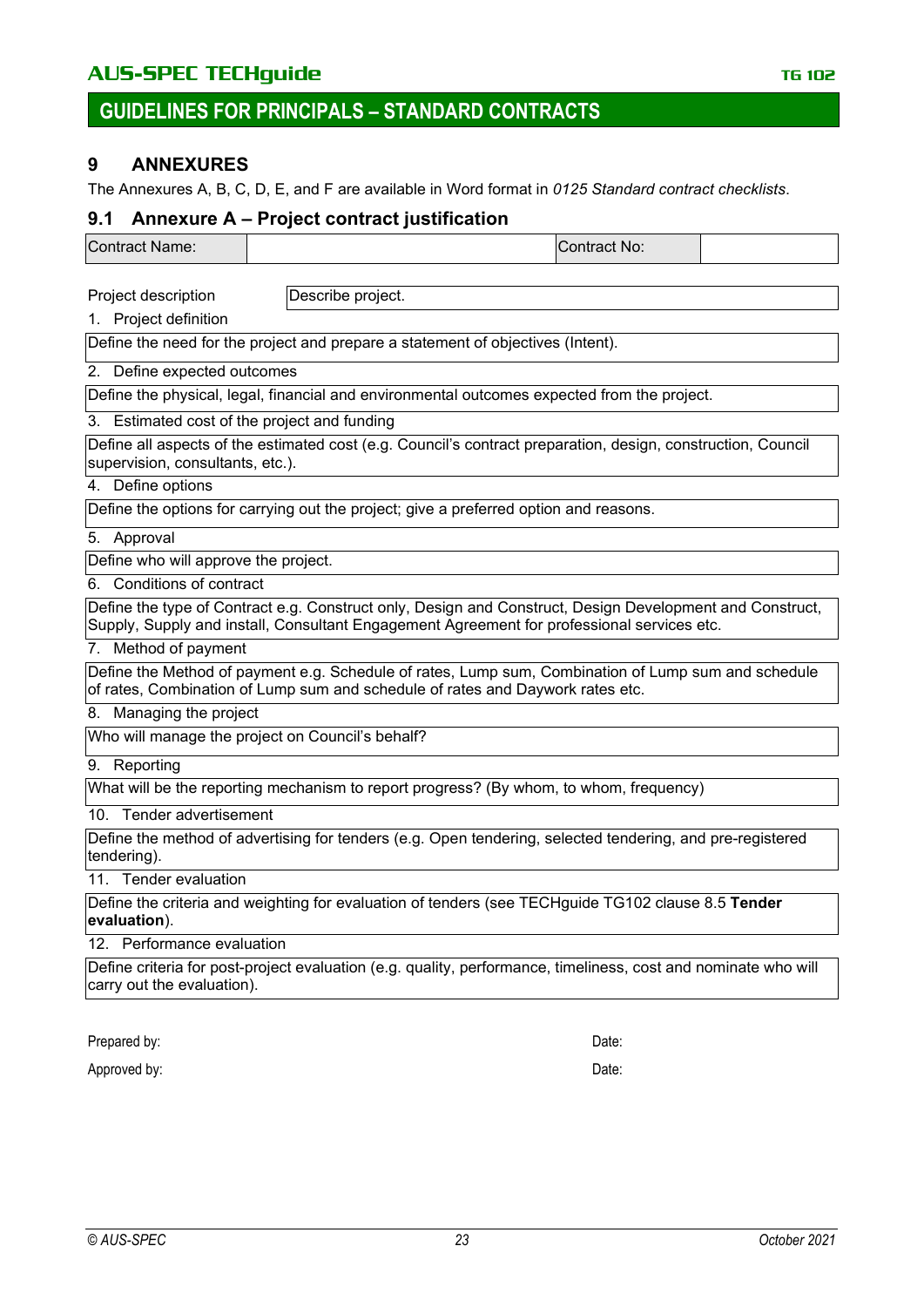### **9.2 Annexure B – Project contract justification (Sample)**

| <b>Contract Name:</b>                    | North Compass Recreation Centre                                                                                     |                                                                            | Contract No:                                        |  |  |  |
|------------------------------------------|---------------------------------------------------------------------------------------------------------------------|----------------------------------------------------------------------------|-----------------------------------------------------|--|--|--|
| Project description                      |                                                                                                                     | 2 storey multi-purpose recreation centre proposed to be constructed at the |                                                     |  |  |  |
|                                          | northern end of North Compass Reserve.                                                                              |                                                                            |                                                     |  |  |  |
| 1. Project definition                    |                                                                                                                     |                                                                            |                                                     |  |  |  |
| The Recreation Centre is needed because: |                                                                                                                     |                                                                            |                                                     |  |  |  |
|                                          | a) A growing number of 10 y/o to 18 y/o youths are living in the area.                                              |                                                                            |                                                     |  |  |  |
|                                          | b) The nearest similar centre is 80 km away.                                                                        |                                                                            |                                                     |  |  |  |
| c) It may be used for the Olympics.      |                                                                                                                     |                                                                            |                                                     |  |  |  |
|                                          | d) It can be funded from loan borrowings as entry fees will provide a cash flow to pay back the loan.               |                                                                            |                                                     |  |  |  |
| <b>OBJECTIVES</b>                        |                                                                                                                     |                                                                            |                                                     |  |  |  |
|                                          | a) Provide all year, all weather recreation space.                                                                  |                                                                            |                                                     |  |  |  |
|                                          | b) Be multi use to provide indoor recreation for all age groups.                                                    |                                                                            |                                                     |  |  |  |
| c) Be effectively self-funding.          |                                                                                                                     |                                                                            |                                                     |  |  |  |
| 2. Define expected outcomes              |                                                                                                                     |                                                                            |                                                     |  |  |  |
| Physical:                                | A building at harmony with its environment and providing a positive Community<br>benefit.                           |                                                                            |                                                     |  |  |  |
| Legal:                                   |                                                                                                                     | Contract arrangements to be clear and concise and minimum risk to Council. |                                                     |  |  |  |
| Financial:                               | No worse than the project being completed on time and on budget.                                                    |                                                                            |                                                     |  |  |  |
| Environmental:                           | To have no deleterious effect on the environment.                                                                   |                                                                            |                                                     |  |  |  |
|                                          | 3. Estimated cost of the project and funding                                                                        |                                                                            |                                                     |  |  |  |
| Design:                                  | \$100,000                                                                                                           |                                                                            | Budget of \$1,500,000 available as allocated in the |  |  |  |
| Construction:                            | \$1,000,000                                                                                                         |                                                                            | 2006/2007 Capital Works Program.                    |  |  |  |
| Supervision                              | \$250,000                                                                                                           |                                                                            |                                                     |  |  |  |
| Consultants:                             | \$100,000                                                                                                           |                                                                            |                                                     |  |  |  |
| 4. Define options                        |                                                                                                                     |                                                                            |                                                     |  |  |  |
| Option 1:                                | North Compass Reserve - owned in fee simple by Council. Remote from adjacent<br>houses.                             |                                                                            |                                                     |  |  |  |
| Option 2:                                | Across Road – not preferred site due to proximity to houses.                                                        |                                                                            |                                                     |  |  |  |
| Option 3:                                | Next to North Compass Swimming Pool - not preferred site due to cost of site works<br>and parking congestion.       |                                                                            |                                                     |  |  |  |
| Preferred Site:                          | Option 1                                                                                                            |                                                                            |                                                     |  |  |  |
| 5. Approval                              |                                                                                                                     |                                                                            |                                                     |  |  |  |
|                                          | Approval by Director - Community operations.                                                                        |                                                                            |                                                     |  |  |  |
| 6. Conditions of contract                |                                                                                                                     |                                                                            |                                                     |  |  |  |
| Conditions of contract: Construct only.  |                                                                                                                     |                                                                            |                                                     |  |  |  |
| 7. Method of payment                     |                                                                                                                     |                                                                            |                                                     |  |  |  |
|                                          | Method of payment: Combination of Lump sum and schedule of rates.                                                   |                                                                            |                                                     |  |  |  |
| 8. Managing the project                  |                                                                                                                     |                                                                            |                                                     |  |  |  |
|                                          | Managing Project: Manager - Special Projects.                                                                       |                                                                            |                                                     |  |  |  |
| 9. Reporting                             |                                                                                                                     |                                                                            |                                                     |  |  |  |
| Reporting:                               | Monthly reports on progress and costing by Manager - Special Projects to Director -<br><b>Community Operations.</b> |                                                                            |                                                     |  |  |  |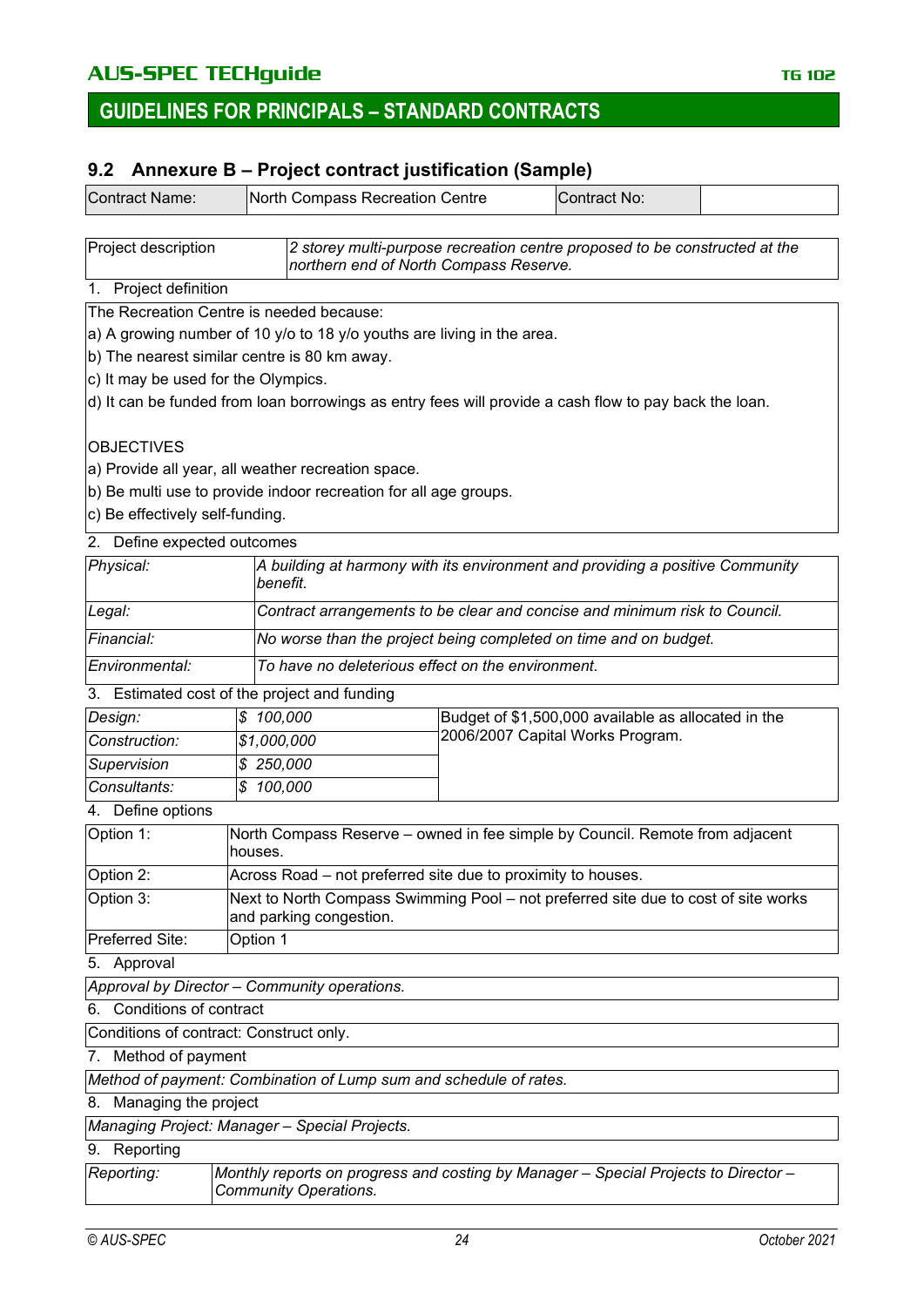## AU**S-SPEC TECHguide** The Contract of the Contract of the Contract of the Contract of the Contract of the Contract of the Contract of the Contract of the Contract of the Contract of the Contract of the Contract of the Contr

## **GUIDELINES FOR PRINCIPALS – STANDARD CONTRACTS**

#### 10. Tender advertisement

| <b>Tender Advertising:</b>    |                                         | Open Tendering.                                                    |                                 |           |  |  |  |
|-------------------------------|-----------------------------------------|--------------------------------------------------------------------|---------------------------------|-----------|--|--|--|
| 11.                           | Tender evaluation                       |                                                                    |                                 |           |  |  |  |
| Criteria                      |                                         |                                                                    | Weighting                       |           |  |  |  |
| 1.                            | Compliance with tender documents        |                                                                    | 15%                             |           |  |  |  |
| 2.<br>Previous experience     |                                         |                                                                    | 20%                             |           |  |  |  |
| 3.                            | Financial capacity to complete the work |                                                                    | 30%                             |           |  |  |  |
| 4.                            | Proposed construction period            |                                                                    | 20%                             |           |  |  |  |
| 5.<br>Value for money         |                                         |                                                                    | 15%                             |           |  |  |  |
| Performance evaluation<br>12. |                                         |                                                                    |                                 |           |  |  |  |
|                               |                                         | Evaluation of performance monitored by Manager - Special Projects. |                                 |           |  |  |  |
| Criteria scaled in regard to  |                                         | Quality<br>$\bullet$                                               |                                 |           |  |  |  |
|                               |                                         |                                                                    | Performance relative to program |           |  |  |  |
|                               |                                         |                                                                    | Timeliness relative to program  |           |  |  |  |
|                               |                                         |                                                                    | Cost Control relative to budget |           |  |  |  |
| Prepared by:                  | John Smith                              |                                                                    | Date:                           | 15/9/2006 |  |  |  |
| Approved by:                  | <b>Bill Bunter</b>                      |                                                                    | Date:                           | 20/9/2006 |  |  |  |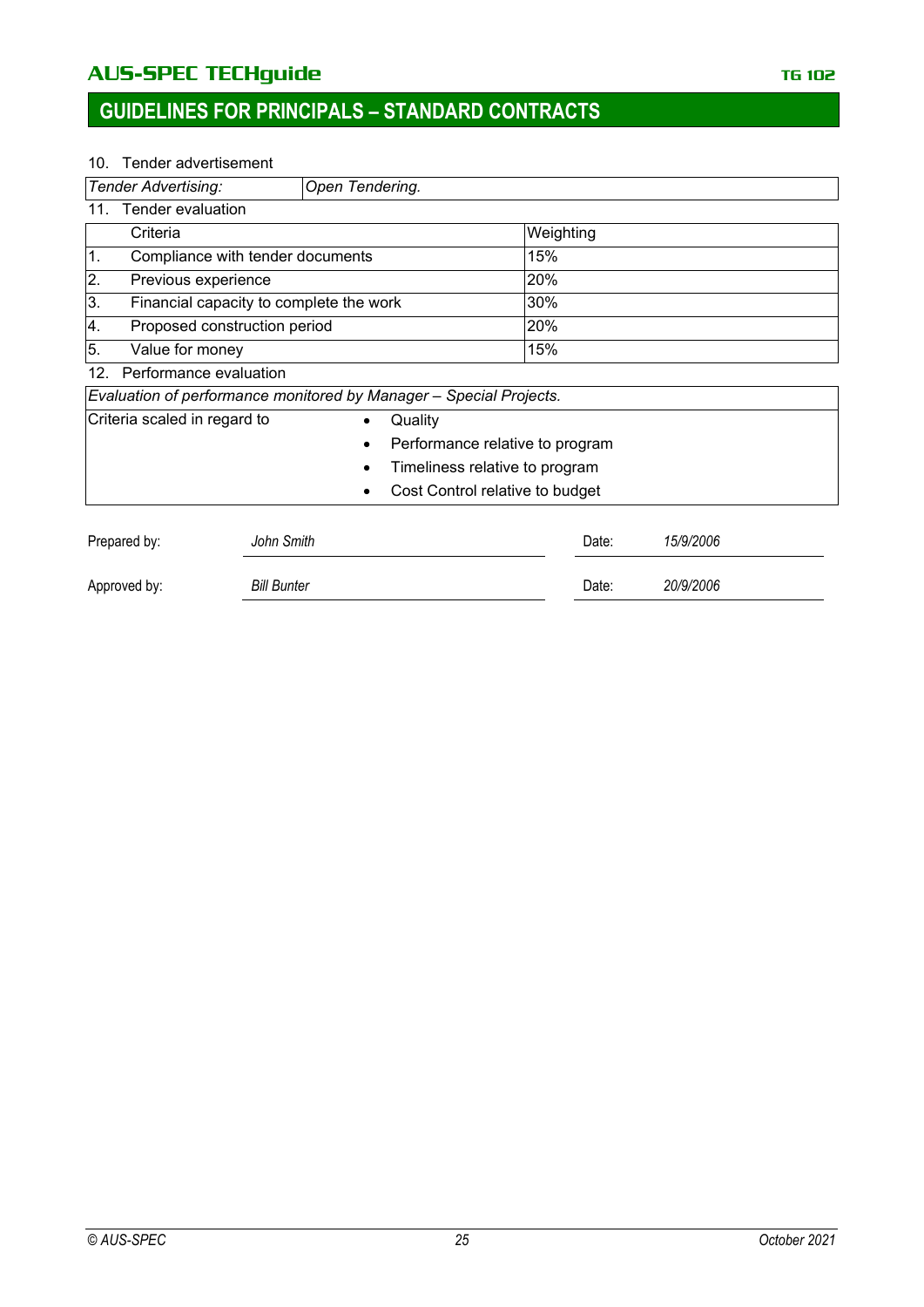## **GUIDELINES FOR PRINCIPALS – STANDARD CONTRACTS**

## **9.3 Annexure C – Compilation Checklist (COMPCHECK)**

| <b>Contract Name:</b> |                                                                                                                                                                                                                                                                                                                                                                                 |  |                                                                                                          | Contract No: |                                      |    |  |  |
|-----------------------|---------------------------------------------------------------------------------------------------------------------------------------------------------------------------------------------------------------------------------------------------------------------------------------------------------------------------------------------------------------------------------|--|----------------------------------------------------------------------------------------------------------|--------------|--------------------------------------|----|--|--|
|                       |                                                                                                                                                                                                                                                                                                                                                                                 |  |                                                                                                          |              | <b>Compilation Dates:</b>            |    |  |  |
| 1.                    | Confirm that all documents used are                                                                                                                                                                                                                                                                                                                                             |  | <b>Technical Specification</b>                                                                           |              |                                      |    |  |  |
|                       | current approved versions.                                                                                                                                                                                                                                                                                                                                                      |  | <b>Standard Roadworks Drawings</b>                                                                       |              | $\ldots \ldots \ldots \ldots \ldots$ |    |  |  |
|                       |                                                                                                                                                                                                                                                                                                                                                                                 |  | <b>Conditions of Contract</b>                                                                            |              |                                      |    |  |  |
|                       |                                                                                                                                                                                                                                                                                                                                                                                 |  | <b>Submission Document Proformas</b>                                                                     |              |                                      |    |  |  |
| 2.                    | Scope of Contract clearly defined.                                                                                                                                                                                                                                                                                                                                              |  |                                                                                                          |              | Yes<br>$\blacksquare$                | No |  |  |
| 3.                    | Physical location and Extent of work clearly defined.                                                                                                                                                                                                                                                                                                                           |  |                                                                                                          |              |                                      |    |  |  |
| 4.                    |                                                                                                                                                                                                                                                                                                                                                                                 |  | Type of Contract payment clearly indicated (e.g. SOR, Lump Sum).                                         |              | ┓                                    |    |  |  |
| 5.                    | Quality System requirements clearly stated, minimum lot sizes and Frequency of testing checked for<br>appropriateness to project.                                                                                                                                                                                                                                               |  |                                                                                                          |              | l 1                                  |    |  |  |
| 6.                    | checked.                                                                                                                                                                                                                                                                                                                                                                        |  | Measurement and payment method clear and comprehensive, and Bill of Quantities/Schedule of Rates         |              | $\Box$                               |    |  |  |
| 7.                    | specific annexures completed.                                                                                                                                                                                                                                                                                                                                                   |  | Change control procedures utilised correctly for any editing of technical specifications and all project |              | $\Box$                               |    |  |  |
| 8.                    | Cross referencing to drawings correct.                                                                                                                                                                                                                                                                                                                                          |  |                                                                                                          |              | $\sim$                               | П  |  |  |
| 9.                    | Security of documentation assured.                                                                                                                                                                                                                                                                                                                                              |  |                                                                                                          |              |                                      |    |  |  |
| 10.                   |                                                                                                                                                                                                                                                                                                                                                                                 |  | Documentation checked by Council's Contracts Manager/Officer.                                            |              | $\blacksquare$                       |    |  |  |
|                       | Check undertaken by:                                                                                                                                                                                                                                                                                                                                                            |  |                                                                                                          |              |                                      |    |  |  |
| Signature:            |                                                                                                                                                                                                                                                                                                                                                                                 |  | Date:                                                                                                    |              |                                      |    |  |  |
|                       | <b>CERTIFICATION</b><br>Projects of estimated capital cost exceeding \$150,000 require Manager-Contracts certification as below:<br>The contract tender document master copy has been checked by a suitably qualified and experienced person(s) who is independent<br>of the project compilation team. The checking result is a valid reflection of the checklist entries above |  |                                                                                                          |              |                                      |    |  |  |

| and his bigger and the manner community of a security can be computed and allowed and allowed a security and a       |
|----------------------------------------------------------------------------------------------------------------------|
| Final adjustments have been made where necessary and the documentation is expected to prove adequate for the project |
| construction.                                                                                                        |

| Independent checking has been provided by: |        |
|--------------------------------------------|--------|
|                                            | l itle |

| Signed: | Date: |
|---------|-------|
|         |       |

CHECKLIST CERTIFIED BY:

(Signature, Manager-Contracts)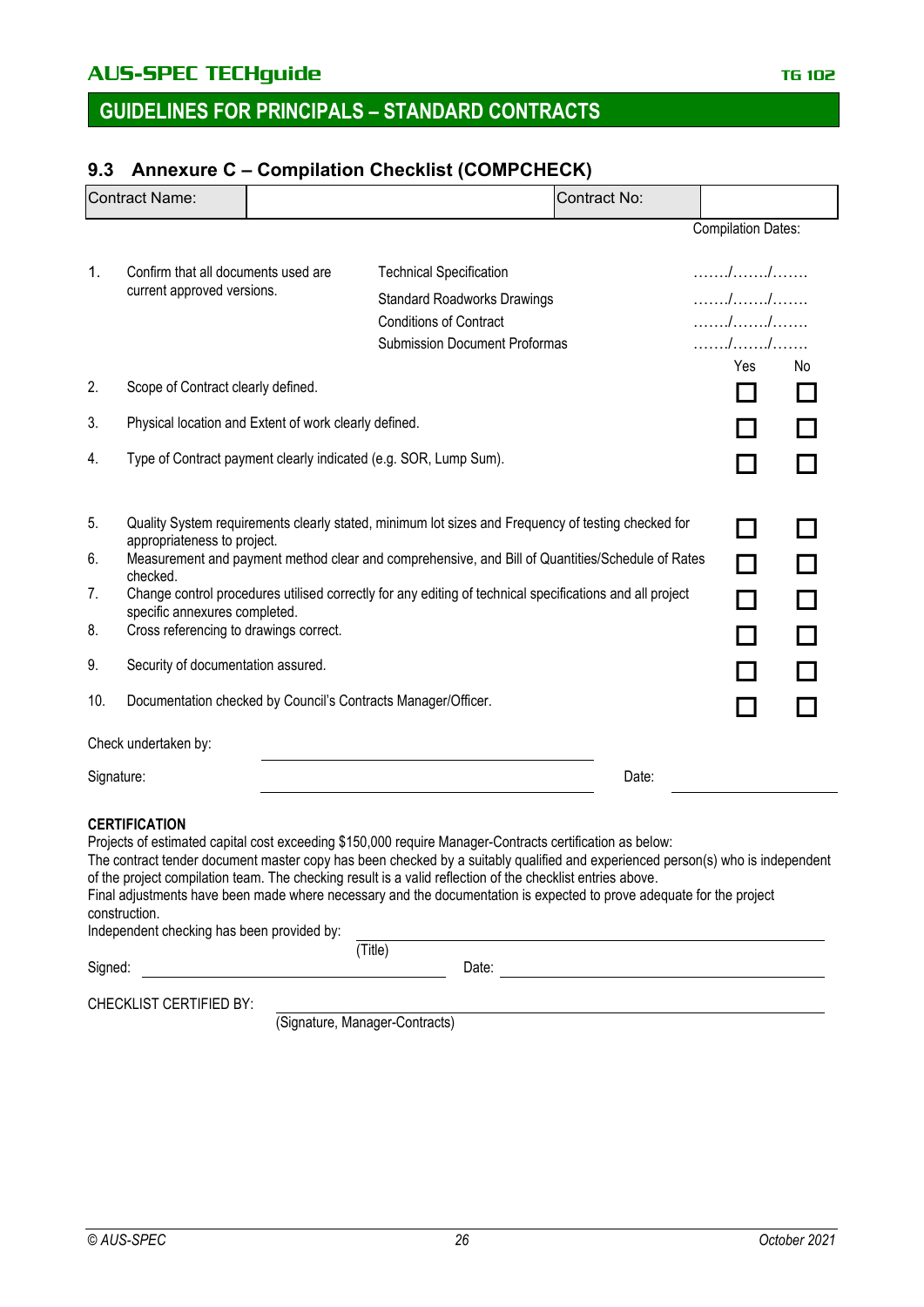## **GUIDELINES FOR PRINCIPALS – STANDARD CONTRACTS**

## **9.4 Annexure D – Tender preparation Checklist and advertising (PREPCHECK)**

|    | <b>Contract Name:</b>                                                                                          |           |                 |                 | <b>Contract No:</b>                                                                                                                     |     |    |
|----|----------------------------------------------------------------------------------------------------------------|-----------|-----------------|-----------------|-----------------------------------------------------------------------------------------------------------------------------------------|-----|----|
|    |                                                                                                                |           |                 |                 |                                                                                                                                         | Yes | No |
| 1. | Confirm that Project Contract Justification Report has been completed.                                         |           |                 |                 |                                                                                                                                         |     |    |
|    |                                                                                                                |           |                 |                 |                                                                                                                                         |     |    |
| 2. | Project Contract Justification reviewed and approval to advertise:                                             |           |                 |                 |                                                                                                                                         |     |    |
|    |                                                                                                                |           | Estimate        | $<$ \$15,000    |                                                                                                                                         |     |    |
|    |                                                                                                                |           |                 |                 | Project Manager                                                                                                                         |     |    |
|    |                                                                                                                | \$15,000  | $<$ Estimate    | $<$ \$150,000   |                                                                                                                                         |     |    |
|    |                                                                                                                |           |                 |                 | <b>Manager Contracts</b>                                                                                                                |     |    |
|    |                                                                                                                | \$150,000 | $\leq$ Estimate | $\le$ \$200,000 |                                                                                                                                         |     |    |
|    |                                                                                                                |           |                 |                 | <b>Director Technical Services</b>                                                                                                      |     |    |
|    |                                                                                                                |           | Estimate        | > \$200,000     |                                                                                                                                         |     |    |
|    |                                                                                                                |           |                 |                 | General Manager                                                                                                                         |     |    |
| 3. | 'Appropriate Person' designated to supervise the tender                                                        |           |                 |                 |                                                                                                                                         |     |    |
|    | process.                                                                                                       |           |                 | Name:           |                                                                                                                                         |     |    |
|    |                                                                                                                |           |                 | Position:       |                                                                                                                                         |     |    |
| 4. | Person assigned to respond to tender queries.                                                                  |           |                 | Name            |                                                                                                                                         |     |    |
|    |                                                                                                                |           |                 | Position        |                                                                                                                                         |     |    |
|    |                                                                                                                |           |                 |                 |                                                                                                                                         | Yes | No |
| 5. | Annexure Parts A and B for General Conditions of Contract completed and included.                              |           |                 |                 |                                                                                                                                         |     |    |
| 6. | Independent review of Tender Submission Forms (Volume 4), by Council's Contracts                               |           |                 |                 |                                                                                                                                         |     |    |
| 7. | Manager/Officer, complete and satisfactory.<br>Confirmation of number of available Tender Documents and price. |           |                 |                 |                                                                                                                                         |     |    |
|    |                                                                                                                |           |                 |                 | Number:                                                                                                                                 |     |    |
|    |                                                                                                                |           |                 |                 | Price:\$                                                                                                                                |     |    |
| 8. | Tender evaluation panel installed and tender appraisal criteria determined and filed.                          |           |                 |                 |                                                                                                                                         |     |    |
|    | <b>COMMENTS:</b>                                                                                               |           |                 |                 |                                                                                                                                         |     |    |
|    |                                                                                                                |           |                 |                 |                                                                                                                                         |     |    |
|    |                                                                                                                |           |                 |                 |                                                                                                                                         |     |    |
|    | ADVERTISING PROGRAM:                                                                                           |           | Dates:          |                 | Medium:                                                                                                                                 |     |    |
|    |                                                                                                                |           |                 |                 |                                                                                                                                         |     |    |
|    |                                                                                                                |           | Dates:          |                 | Medium:                                                                                                                                 |     |    |
|    | tender documents are appropriate to the purpose.                                                               |           |                 |                 | I have reviewed the entries on this checklist and certify that Council is justified in advertising tenders for the subject contract and |     |    |
|    | Signed:                                                                                                        |           |                 |                 | Date:                                                                                                                                   |     |    |
|    | Manager-Contracts                                                                                              |           |                 |                 |                                                                                                                                         |     |    |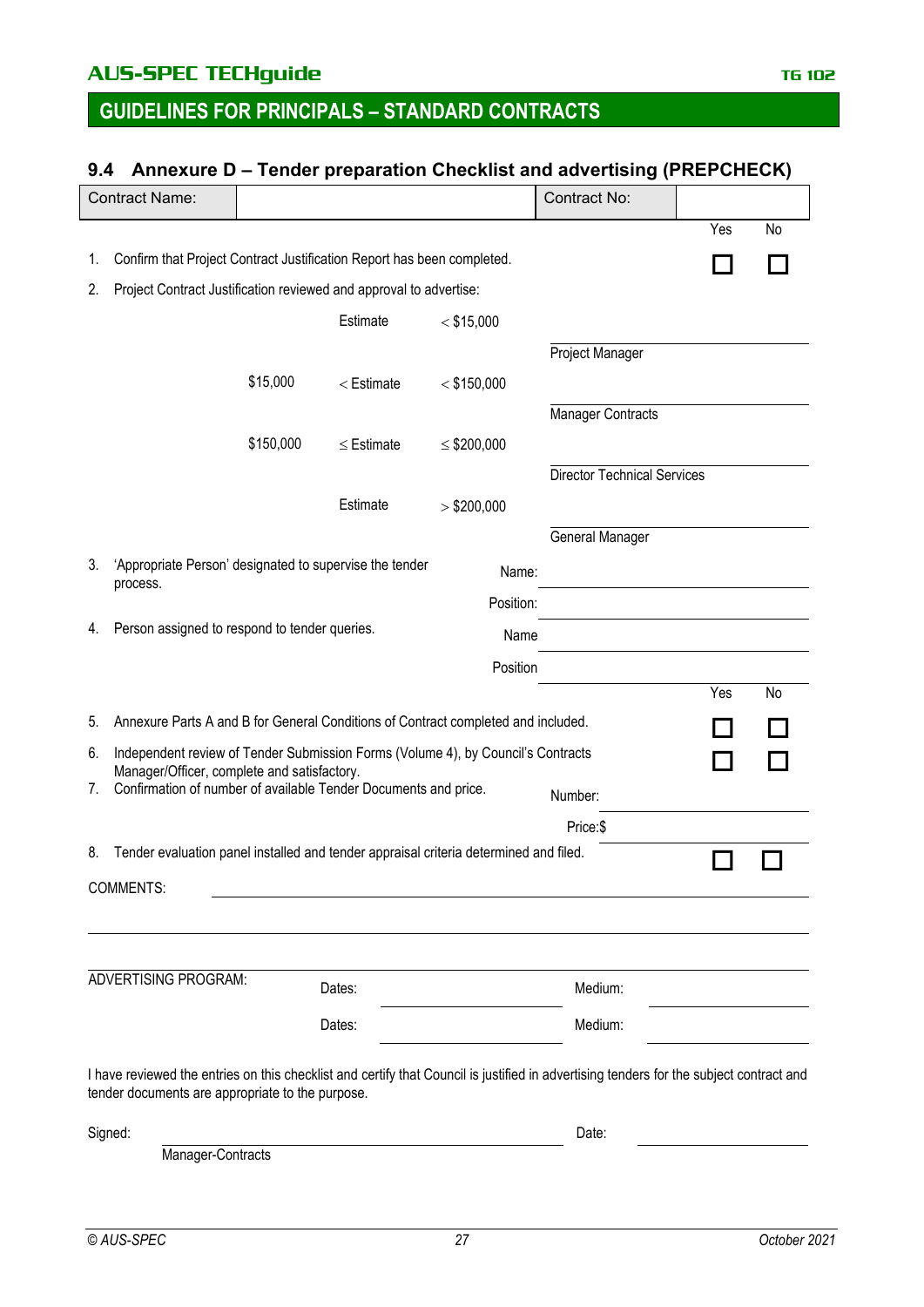## **GUIDELINES FOR PRINCIPALS – STANDARD CONTRACTS**

# **9.5 Annexure E – Receipt of tenders Checklist (TBOXCHECK)** Contract Name: Contract No: 1. Personnel present at Tender Box opening: Appropriate Person Name: Name: Initials: Other **Name: Name: Name: Name: Name: Name: Name: Name: Name: Name: Name: Name: Name: Name: Name: Name: Name: Name: Name: Name: Name: Name: Name: Name: Name: Name: Name:** Other **Name: Name: Name: Name: Name: Name: Name: Name: Name: Name: Name: Name: Name: Name: Name: Name: Name: Name: Name: Name: Name: Name: Name: Name: Name: Name: Name:** Date: Time of Day: Satisfactory action taken Yes No 2. Secure filing of Tenders.  $\Box$ 3. Conformity of Tenders checked and recorded. (Refer Contract Documents Volume 4). 4. Requests for supplementary details determined and actioned. 5. Mathematical price extensions verified correct or reported. 6. Preliminary Report on Tenderers in order lowest to highest without appraisal forwarded to the Project Manager. 7. Report displayed in an appropriate public place. 8. Documents with reports provided to Tender Evaluation Panel. Financial capacity of the Tenderer to complete the work. Delivery Date: Checklist completed by: Signed: Date: Date: Date: Date: Date: Date: Date: Date: Date: Date: Date: Date: Date: Date: Date: Date: Date: Date: Date: Date: Date: Date: Date: Date: Date: Date: Date: Date: Date: Date: Date: Date: Date: Date: Date: Date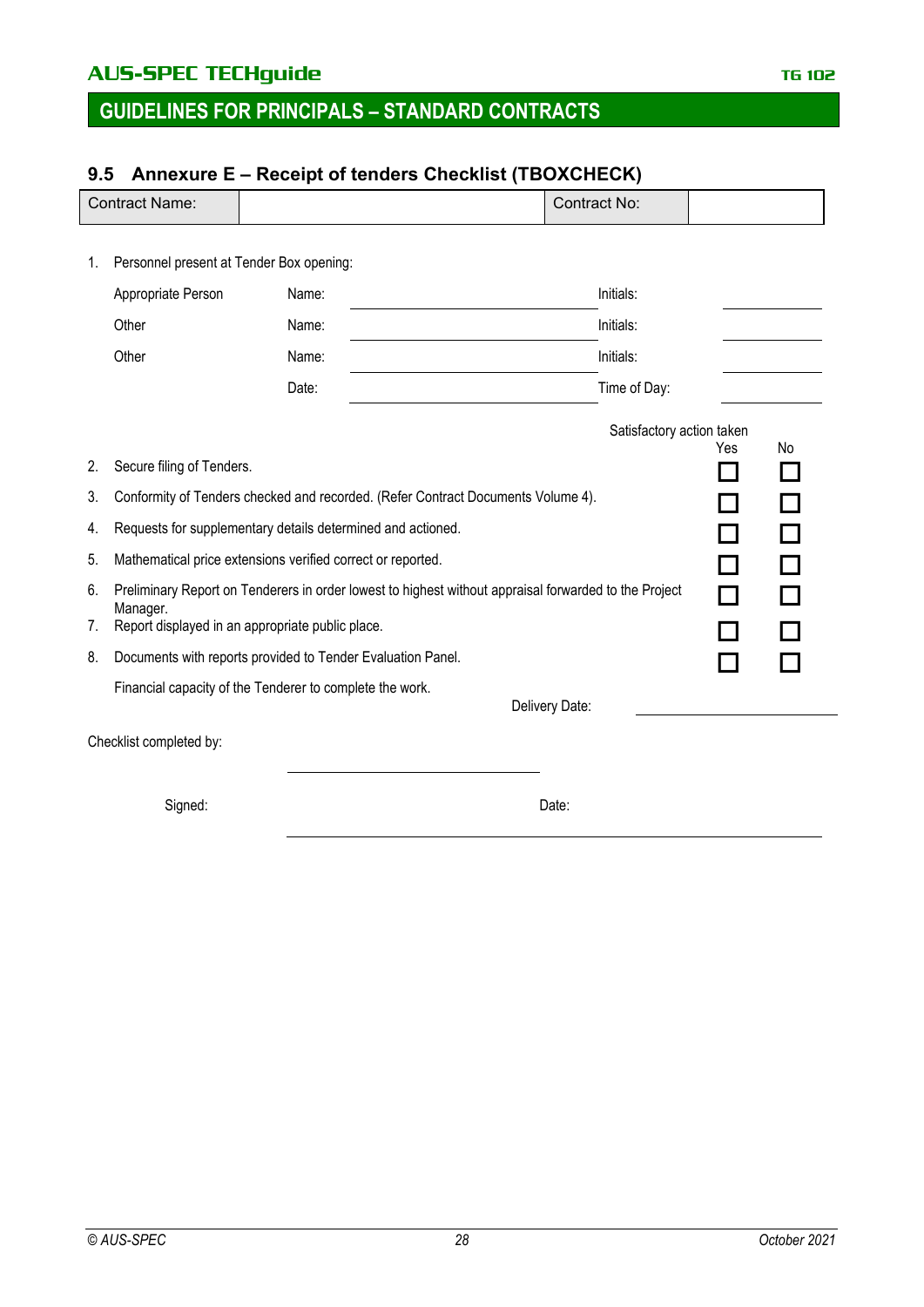### **9.6 Annexure F – Tender assessment Checklist (ASSESSCHECK)**

| Contract Name:                | lContract No:∖ |  |
|-------------------------------|----------------|--|
|                               |                |  |
| <b>4 CONTRACTOR'S BETAILS</b> |                |  |

#### **1. CONTRACTOR'S DETAILS**

| Name:    | Contact Person: |  |
|----------|-----------------|--|
| Address: | Telephone:      |  |
|          | Email:          |  |
|          | Fax:            |  |
|          |                 |  |

### **2. TENDER EVALUATION PANEL NOMINATION AND DECLARATION**

| PANEL MEMBER'S NAME | CONFLICT OF<br><b>INTEREST</b> |    | IF YES, SPECIFY | SIGNATURE |
|---------------------|--------------------------------|----|-----------------|-----------|
|                     | <b>YES</b>                     | NO |                 |           |
|                     |                                |    |                 |           |
|                     |                                |    |                 |           |
|                     |                                |    |                 |           |
|                     |                                |    |                 |           |
|                     |                                |    |                 |           |

### **3. NOMINATION AND DECLARATION ACKNOWLEDGMENT**

I acknowledge the record above regarding conflict of interest for the tender evaluation panel and conformity with regard to the tender received.

Signed:

(Appropriate person)

Date: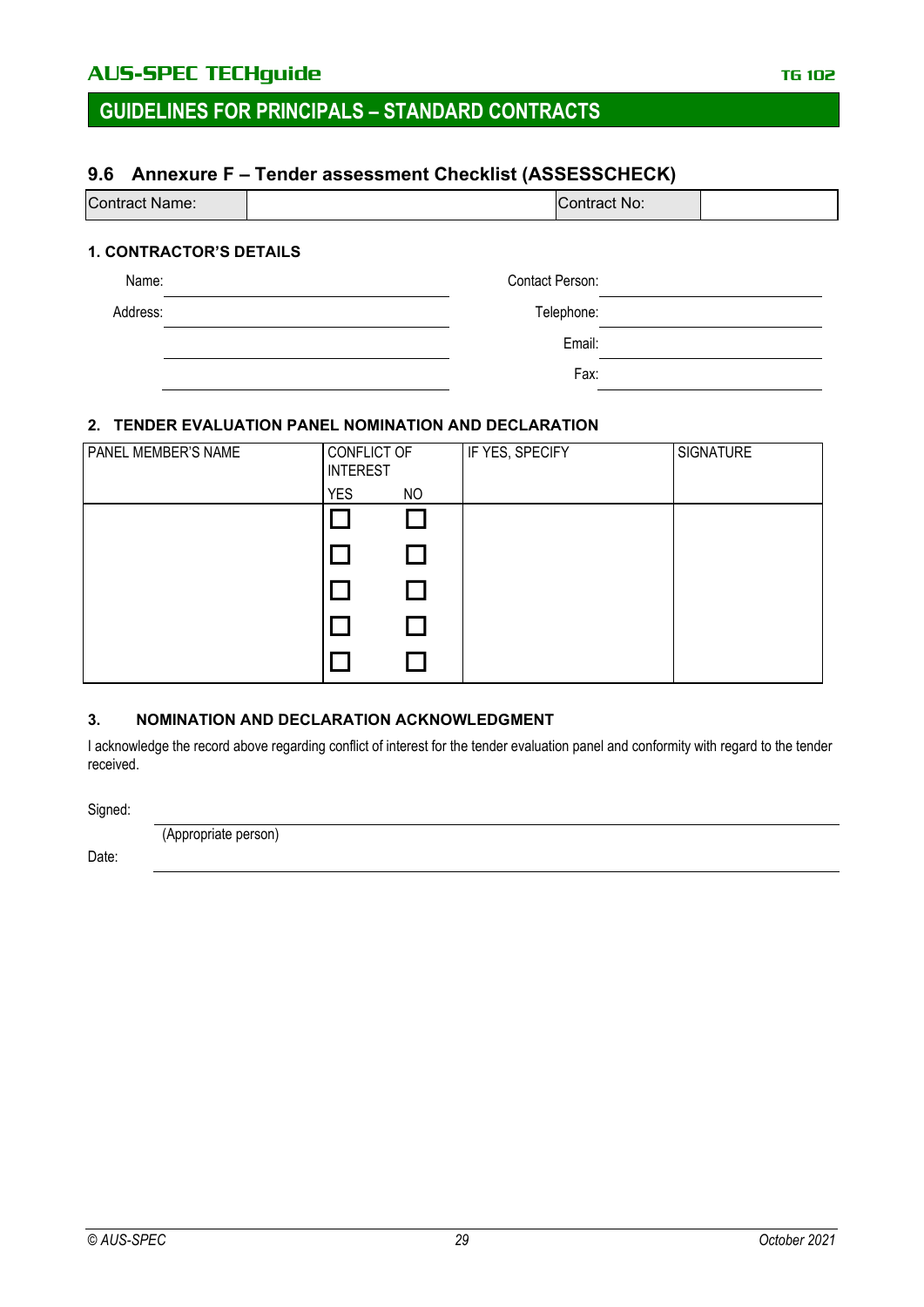## **GUIDELINES FOR PRINCIPALS – STANDARD CONTRACTS**

# **EXAMPLE PROFORMA—TENDER ASSESSMENT ASSESSCHECK Page 2** Contract Name: Contract No: Contract No: Contract No: Contract No: Contract No: Contract No: Contract No: Contract No: Contract No: Contract No: Contract No: Contract No: Contract No: Contract No: Contract No: Contract No: Tenderer:<br>Criteria Weighting % Score  $(1-10)$ **Assessment** (Weighting x Score/100) **Comments** 1. Previous Experience 2. References 3. Personnel (Management) 4. Personnel (Field) 5. Industrial Relations 6. Proposed construction period 7. Quality System 8. Environmental Systems 9. Work Health and Safety Policy and record 10. EEO Policy 11. Value for Money TOTAL Comments:

Position: Date: Signature: Signature: Date: Date: Date: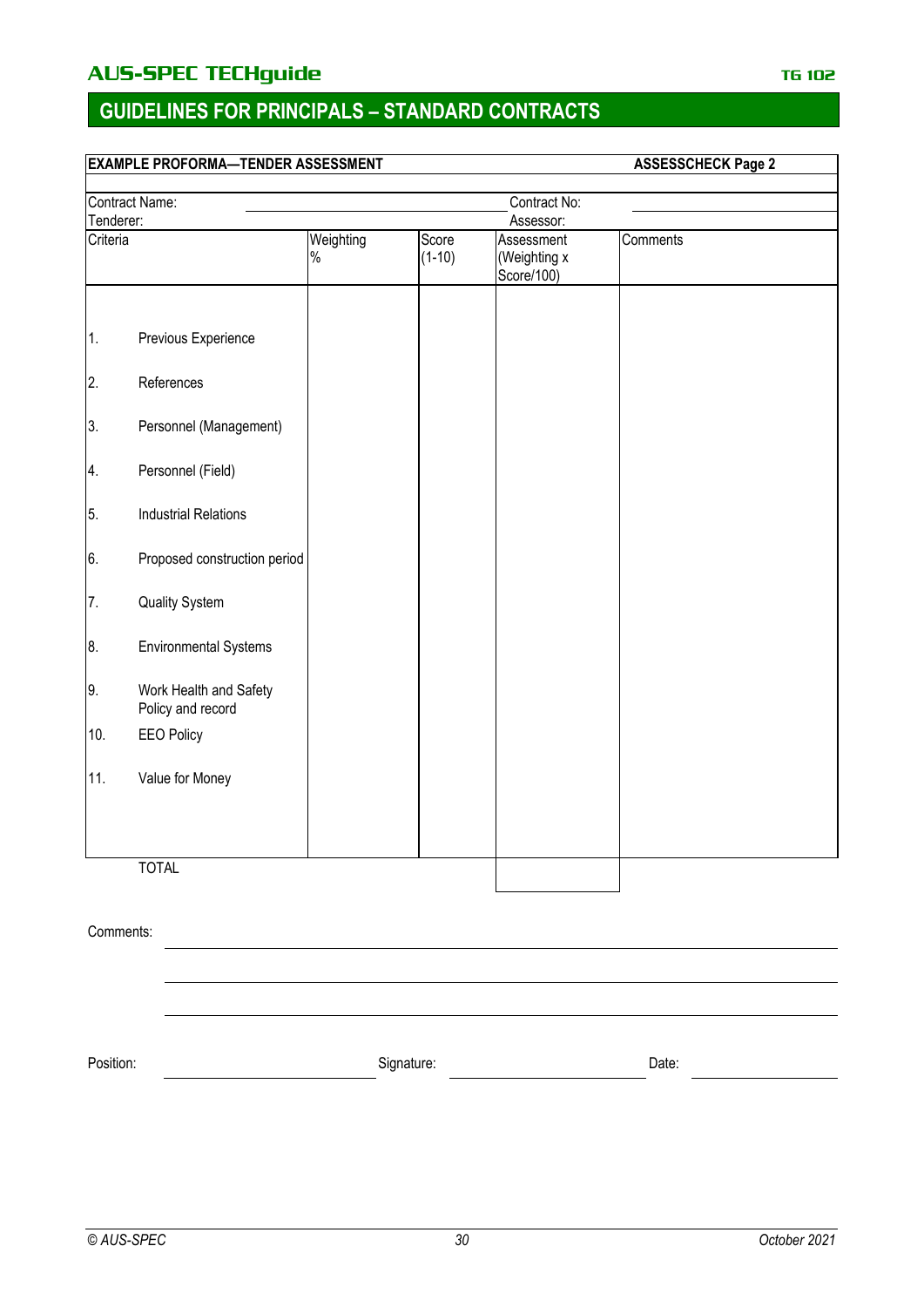## **GUIDELINES FOR PRINCIPALS – STANDARD CONTRACTS**

### ASSESSCHECK Page 3

| <b>TENDER ASSESSMENT REPORT</b> |  |
|---------------------------------|--|
|---------------------------------|--|

| Contract Name:<br>'Contract No: ∖ |  |
|-----------------------------------|--|
|-----------------------------------|--|

### **Tender Evaluation Panel**

| Tender | Consensus Assessment Points<br>(Total) | Summary comment |
|--------|----------------------------------------|-----------------|
| ٠.     |                                        |                 |
| 2.     |                                        |                 |
| 3.     |                                        |                 |
| 4.     |                                        |                 |
| 5.     |                                        |                 |
| 6.     |                                        |                 |

Tender Evaluation Panel Recommendation:

Signed:

Date: